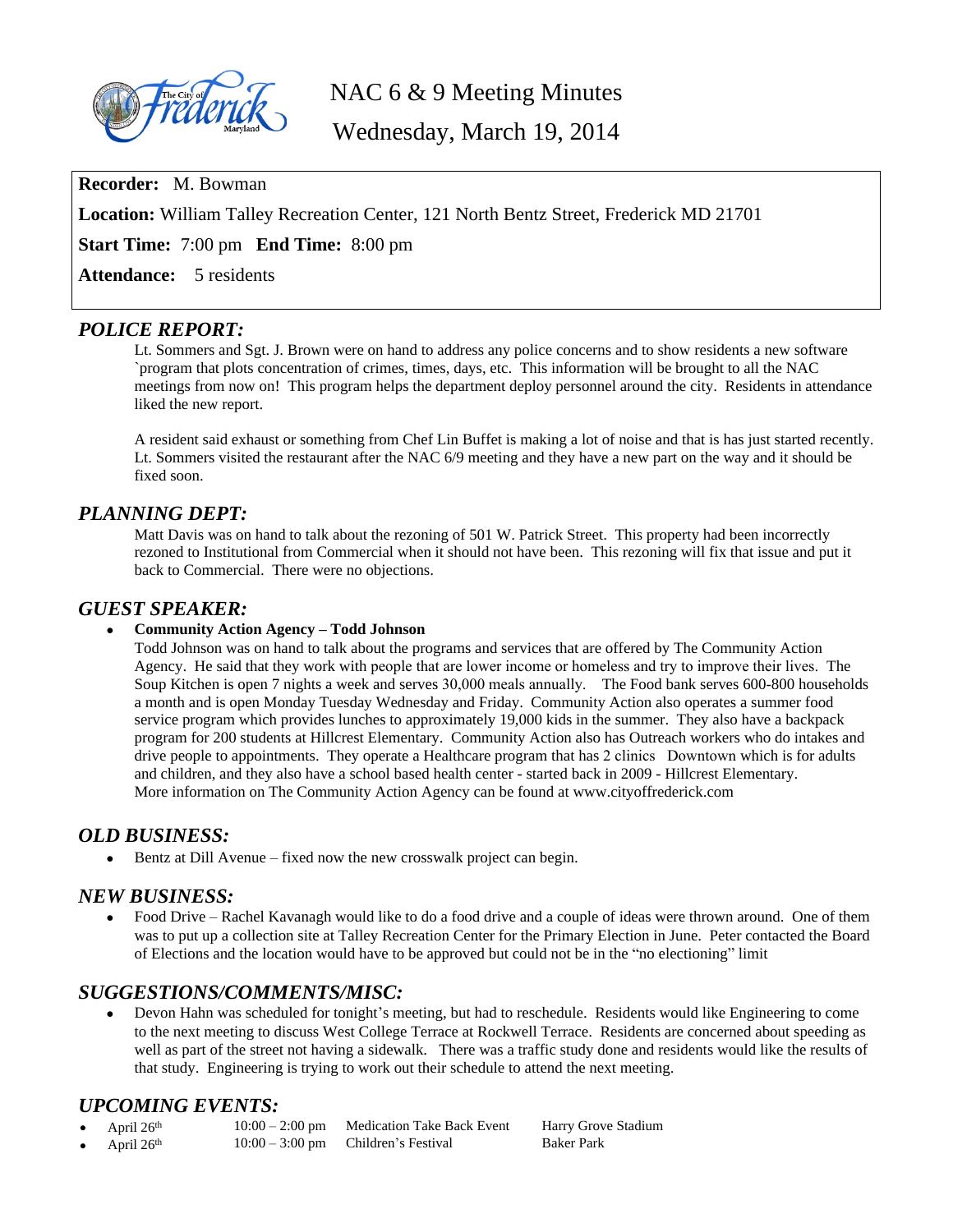|           | • April $30th$                 | $4:00 - 8:30$ pm  | Public Health & Safety Expo          | Hood College                                           |
|-----------|--------------------------------|-------------------|--------------------------------------|--------------------------------------------------------|
| $\bullet$ | May 4th                        | $6:30 - 10:30$ am | Half Marathon                        | Downtown – same route as last year                     |
|           | • May $15th$                   | $5:00-8:00$ pm    | Youth Resource Fair                  | Orioles Nest (1037 W. Patrick Street)                  |
| $\bullet$ | May $17 \& 18$ <sup>th</sup>   | $1:00 - 5:00$ pm  | Beyond the Garden Gates Tour         | Various locations – www.celebratefrederick.org         |
| $\bullet$ | June $30^{th}$ – July $2^{nd}$ |                   | $9:00-12:30$ pm Youth Police Academy | FPD Training Center – see Michele Bowman for more info |
|           |                                |                   |                                      |                                                        |

# *NAC CONTACT INFORMATION:*

| Michele Bowman, Outreach Specialist | 301-600-2091 | mbowman@frederickmdpolice.org   |
|-------------------------------------|--------------|---------------------------------|
| NAC 6 - Frederick Police Department |              |                                 |
| Sgt. Mike Lee                       | 301-600-2097 | mlee1@frederickmdpolice.org     |
| Cpl. Jon Shatlock                   | 301-600-6253 | jshatlock@frederickmdpolice.org |
| NAC 9 – Frederick Police Department |              |                                 |
| Sgt. Jay Brown                      | 301-600-3914 | jbrown@frederickmdpolice.org    |
| Cpl. Jon Hollar                     | 301-600-6388 | jhollar@frederickmdpolice.org   |
|                                     |              |                                 |

#### **NAC 6 & 9 Coordinators:**

Rachel Kavanagh (6) [Rachel.kavanagh@gmail.com](mailto:Rachel.kavanagh@gmail.com) Erica Panjehshahi (6) [panjehshahi2@gmail.com](mailto:panjehshahi2@gmail.com) Jean O'Connor (9) [magnumrn2@verizon.net](mailto:magnumrn2@verizon.net) Peter Brehm (9) pbrehm@comcast.net

| NAC $6/9$ MEETINGS $-7:00$ pm                                                | <b>FREDERICK POLICE</b>                                                                                                         | <b>FACEBOOK</b>                                        |
|------------------------------------------------------------------------------|---------------------------------------------------------------------------------------------------------------------------------|--------------------------------------------------------|
| <b>Talley Rec. Center</b>                                                    | <b>DEPARTMENT</b>                                                                                                               | Please "like" the following                            |
| May $21st$                                                                   | <b>Emergency: 911</b>                                                                                                           |                                                        |
| June $18th$                                                                  | <b>Non-Emergency: 301-600-2100</b>                                                                                              | Frederick Police Department                            |
| August 20 <sup>th</sup><br>September 17th<br>October $15th$<br>November 19th | <b>Anonymous Crime Tips</b><br>301-600 TIPS $(8477)$ – phone<br>240-674-TIPS (8477) - text<br>fpdcrimetip@frederickmdpolice.org | Neighborhood Advisory Council<br>City of Frederick DPW |

#### NAC 6 FPD Stats

| $111 \times 1011 \times 10111$<br><b>CALL TYPE</b> |                   | Jan                 | Feb                              | Mar                     | Apr              | May            | June             | July             | Aug             | <b>Sept</b>      | Oct              | <b>Nov</b>            | <b>Dec</b>       |
|----------------------------------------------------|-------------------|---------------------|----------------------------------|-------------------------|------------------|----------------|------------------|------------------|-----------------|------------------|------------------|-----------------------|------------------|
| <b>Calls For Service</b>                           | 2011              | 413                 | 426                              | 425                     | 466              | 308            | 330              | 444              | 540             | 527              | 492              | 443                   | 493              |
|                                                    | 2012              | 391                 | 499                              | 504                     | 477              | 521            | 433              | 464              | 510             | 399              | 628              | 475                   | 492              |
|                                                    | 2013              | 493                 | 394                              | 491                     | 444              | 382            | 536              | 528              | 560             | 562              | 715              | 582                   | 521              |
|                                                    | 2014              | 552                 | 593                              | 711                     |                  |                |                  |                  |                 |                  |                  |                       |                  |
| Patrol Checks (proactive)                          | 2011              | 62                  | 70                               | 68                      | 67               | 34             | 19               | 48               | 51              | 79               | 67               | 38                    | 87               |
|                                                    | 2012              | 53                  | 34                               | 61                      | 51               | 59             | 46               | 83               | 80              | 75               | 70               | 98                    | 76               |
|                                                    | 2013              | 87                  | 66                               | 86                      | 72               | 45             | 90               | 57               | 87              | 105              | 150              | 134                   | 99               |
|                                                    | 2014              | 130                 | 91                               | 115                     |                  |                |                  |                  |                 |                  |                  |                       |                  |
| Traffic Stops (proactive)                          | 2011              | 68                  | 69                               | 65                      | 49               | 40             | 31               | 58               | 70              | 58               | 48               | 67                    | 64               |
|                                                    | 2012              | 43                  | 105                              | 69                      | 70               | 47             | 45               | 48               | 38              | 36               | 103              | 74                    | 84               |
|                                                    | 2013              | 58                  | 40                               | 64                      | 32               | 98             | 38               | 40               | 29              | 36               | 75               | 52                    | 49               |
|                                                    | 2014              | 74                  | 79                               | 97                      |                  |                |                  |                  |                 |                  |                  |                       |                  |
| <b>Calls Minus Above</b>                           | 2011              | 283                 | 287                              | 292                     | 350              | 234            | 280              | 338              | 419             | 290              | 377              | 338                   | 342              |
| (proactive)                                        | 2012              | 348                 | 394                              | 374                     | 356              | 415            | 342              | 333              | 392             | 288              | 455              | 303                   | 332              |
|                                                    | 2013              | 348                 | 288                              | 341                     | 340              | 239            | 408              | 431              | 444             | 421              | 490              | 396                   | 373              |
|                                                    | 2014              | 348                 | 423                              | 499                     |                  |                |                  |                  |                 |                  |                  |                       |                  |
| <b>Average Calls Per Day</b>                       | $\overline{2011}$ | 9                   | <b>10</b>                        | 10                      | 12               | 8              | $\overline{9}$   | 11               | 14              | 13               | 13               | 11                    | $\overline{11}$  |
|                                                    | 2012              | 10                  | 12                               | 12                      | 12               | 13             | 11               | 11               | 13              | $\boldsymbol{9}$ | 15               | 10                    | 11               |
|                                                    | 2013              | 11                  | 9                                | 11                      | 11               | 8              | 13               | 14               | 14              | 14               | 16               | 13                    | 12               |
|                                                    | 2014              | 11                  | 14                               | 16                      |                  |                |                  |                  |                 |                  |                  |                       |                  |
| 911                                                | 2011              | $\overline{32}$     | 48                               | $\overline{35}$         | $\overline{32}$  | 41             | $\overline{32}$  | 33               | 45              | $\overline{32}$  | 43               | 41                    | 45               |
|                                                    | 2012              | 36                  | 39                               | 46                      | 39               | 56             | 27               | 38               | 41              | 33               | 52               | 33                    | 39               |
|                                                    | 2013              | 31                  | 31                               | 46                      | 31               | 27             | 37               | 51               | 41              | 38               | 37               | 38                    | 31               |
|                                                    | 2014              | 30                  | 59                               | 66                      |                  |                |                  |                  |                 |                  |                  |                       |                  |
| Misc. (funerals, Noise, etc.)                      | 2011              | 58                  | 61                               | 52                      | $\overline{77}$  | 41             | 50               | $\overline{50}$  | $\overline{70}$ | $\overline{76}$  | $\overline{71}$  | 63                    | $\overline{55}$  |
|                                                    | 2012              | 44                  | 45                               | 31                      | 40               | 41             | 40               | 29               | 39              | 18               | 36               | 34                    | 41               |
|                                                    | 2013              | 43                  | 27                               | 47                      | 33               | 31             | 45               | 43               | 65              | 52               | 49               | 48                    | 47               |
|                                                    | 2014              | 36                  | 46                               | 49                      |                  |                |                  |                  |                 |                  |                  |                       |                  |
| Accident, Personal Injury                          | 2011              | $\overline{4}$      | $\overline{0}$                   | $\mathbf{1}$            | 3                | $\mathbf{1}$   | $\mathbf{1}$     | $\overline{7}$   | 3               | $\mathbf{0}$     | 3                | $\mathbf{1}$          | $\mathbf{1}$     |
|                                                    | 2012              | 3                   | $\overline{c}$                   | $\mathbf{0}$            | $\boldsymbol{0}$ | 1              | $\boldsymbol{0}$ | $\boldsymbol{0}$ | 3               | $\mathbf{1}$     | $\overline{c}$   | $\mathbf{1}$          | 1                |
|                                                    | 2013              | $\overline{c}$      | 1                                | $\overline{\mathbf{c}}$ | $\overline{2}$   | $\overline{0}$ | $\mathbf{1}$     | 2                | 2               | $\mathfrak{2}$   | $\overline{4}$   | 3                     | $\mathbf{1}$     |
|                                                    | 2014              | $\mathbf{1}$        | $\mathbf{1}$                     | 1                       |                  |                |                  |                  |                 |                  |                  |                       |                  |
| Accident, Property Damage                          | 2011              | 10                  | 6                                | 6                       | 9                | 3              | $\overline{4}$   | $\overline{0}$   | 8               | 15               | 11               | 9                     | 6                |
|                                                    | 2012              | 5<br>$\overline{7}$ | $\overline{7}$<br>$\overline{7}$ | 15                      | 11<br>9          | $\tau$         | 3                | 5<br>3           | 11              | 8<br>6           | 9<br>10          | 5                     | 6                |
|                                                    | 2013              |                     |                                  | 8                       |                  | 5              | 8                |                  | 12              |                  |                  | 13                    | 6                |
|                                                    | 2014              | 8                   | 10                               | 6                       |                  |                |                  |                  |                 |                  |                  |                       |                  |
| Accident, Vehicle                                  | 2011              | $\overline{18}$     | 11                               | 13                      | 16               | 6              | 10               | 11               | 16              | $\overline{20}$  | 18<br>24         | $\overline{21}$<br>10 | 11               |
|                                                    | 2012              | 12                  | 22                               | 30                      | 19               | 19             | 10               | 16               | 25              | 16               |                  |                       | 15               |
|                                                    | 2013<br>2014      | 17<br>18            | 15<br>27                         | 16<br>24                | 25               | 9              | 22               | 15               | 27              | 18               | 23               | 29                    | 20               |
|                                                    |                   |                     |                                  |                         |                  |                |                  |                  |                 |                  |                  |                       |                  |
| Alcohol Complaint                                  | 2011              | $\mathbf{0}$        | $\boldsymbol{0}$                 | $\mathbf{0}$            | $\overline{0}$   | $\mathbf{0}$   | $\mathbf{1}$     | $\mathbf{0}$     | $\mathbf{1}$    | $\mathbf{0}$     | $\boldsymbol{0}$ | $\overline{4}$        | $\mathbf{0}$     |
|                                                    | 2012              | $\overline{0}$      | $\Omega$                         | $\overline{0}$          | $\overline{0}$   | $\overline{0}$ | $\overline{0}$   | $\overline{0}$   | $\mathbf{0}$    | $\Omega$         | $\overline{0}$   | $\overline{0}$        | $\boldsymbol{0}$ |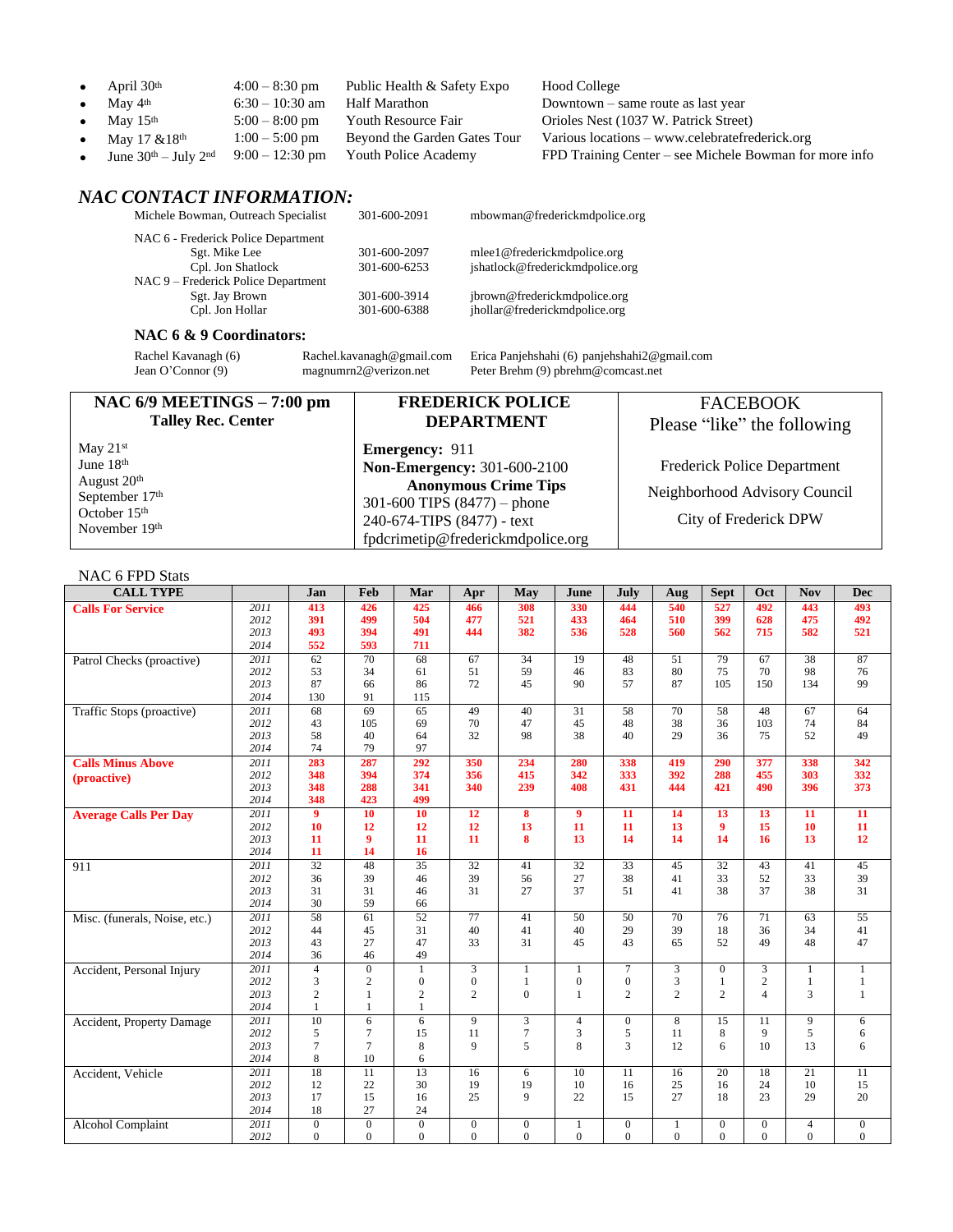|                                 | 2013         | $\overline{0}$            | $\overline{0}$                     | $\overline{0}$                   | $\overline{0}$   | $\overline{0}$   | $\mathbf{0}$     | $\overline{0}$   | $\overline{0}$                     | $\overline{0}$                     | $\mathbf{0}$                       | $\overline{0}$   | $\overline{0}$   |
|---------------------------------|--------------|---------------------------|------------------------------------|----------------------------------|------------------|------------------|------------------|------------------|------------------------------------|------------------------------------|------------------------------------|------------------|------------------|
|                                 | 2014         | $\boldsymbol{0}$          | $\mathbf{1}$                       | $\boldsymbol{0}$                 |                  |                  |                  |                  |                                    |                                    |                                    |                  |                  |
| Assault                         | 2011         | $\overline{0}$            | $\mathbf{1}$                       | $\overline{7}$                   | $\mathbf{2}$     | $\overline{c}$   | 6                | 5                | $\overline{c}$                     | $\sqrt{2}$                         | 5                                  | $\mathbf{0}$     | $\mathbf{1}$     |
|                                 | 2012         | $\overline{c}$            | $\mathbf{1}$                       | 6                                | $\overline{4}$   | $\overline{c}$   | $\overline{4}$   | 3                | 6                                  | $\mathbf{2}$                       | $\mathbf{1}$                       | $\overline{4}$   | 3                |
|                                 | 2013         | 5                         | $\overline{0}$                     | 3                                | $\overline{4}$   | $\overline{4}$   | 3                | $\overline{7}$   | 3                                  | $\mathbf{1}$                       | 5                                  | $\overline{4}$   | $\mathbf{1}$     |
|                                 | 2014         | $\boldsymbol{0}$          | $\overline{4}$                     | 3                                |                  |                  |                  |                  |                                    |                                    |                                    |                  |                  |
| Attempt to Locate               | 2011         | $\mathbf{1}$              | $\overline{0}$                     | $\boldsymbol{0}$                 | 1                | $\boldsymbol{0}$ | $\mathbf{0}$     | $\boldsymbol{0}$ | $\mathbf{1}$                       | 5                                  | 1                                  | $\boldsymbol{0}$ | $\overline{c}$   |
|                                 | 2012         | $\mathbf{1}$              | $\boldsymbol{0}$                   | $\overline{c}$                   | $\overline{c}$   | $\boldsymbol{0}$ | $\boldsymbol{0}$ | $\boldsymbol{0}$ | $\boldsymbol{0}$                   | $\boldsymbol{0}$                   | $\boldsymbol{0}$                   | $\mathbf{1}$     | $\boldsymbol{0}$ |
|                                 | 2013         | $\overline{2}$            | 1                                  | $\boldsymbol{0}$                 | $\overline{0}$   | $\overline{0}$   | 1                | $\overline{0}$   | $\mathbf{0}$                       | 1                                  | 1                                  | 1                | 1                |
|                                 | 2014         | $\overline{0}$            | $\mathbf{1}$                       | $\boldsymbol{0}$                 |                  |                  |                  |                  |                                    |                                    |                                    |                  |                  |
| Burglary, B&E In Progress       | 2011         | $\overline{0}$            | $\mathbf{0}$                       | $\boldsymbol{0}$                 | $\overline{0}$   | $\boldsymbol{0}$ | $\mathbf{0}$     | $\overline{0}$   | $\boldsymbol{0}$                   | $\mathbf{0}$                       | $\boldsymbol{0}$                   | $\boldsymbol{0}$ | $\boldsymbol{0}$ |
|                                 | 2012         | $\boldsymbol{0}$          | $\boldsymbol{0}$                   | $\boldsymbol{0}$                 | $\boldsymbol{0}$ | $\boldsymbol{0}$ | $\mathbf{1}$     | $\boldsymbol{0}$ | $\mathbf{1}$                       | $\boldsymbol{0}$                   | 1                                  | $\mathbf{1}$     | $\mathbf{1}$     |
|                                 |              |                           |                                    |                                  | $\overline{0}$   |                  |                  | $\overline{0}$   | $\mathbf{0}$                       | $\Omega$                           | $\overline{0}$                     |                  |                  |
|                                 | 2013         | $\mathbf{0}$              | $\boldsymbol{0}$                   | $\mathbf{1}$                     |                  | $\mathbf{0}$     | $\boldsymbol{0}$ |                  |                                    |                                    |                                    | $\boldsymbol{0}$ | $\boldsymbol{0}$ |
|                                 | 2014         | $\overline{0}$            | $\boldsymbol{0}$                   | $\overline{c}$                   |                  |                  |                  |                  |                                    |                                    |                                    |                  |                  |
| <b>Burglary</b> , Commercial    | 2011         | $\boldsymbol{0}$          | $\boldsymbol{0}$                   | $\boldsymbol{0}$                 | $\boldsymbol{0}$ | $\boldsymbol{0}$ | $\boldsymbol{0}$ | $\boldsymbol{0}$ | $\mathbf{1}$                       | $\boldsymbol{0}$                   | $\boldsymbol{0}$                   | $\boldsymbol{0}$ | $\boldsymbol{0}$ |
|                                 | 2012         | $\boldsymbol{0}$          | $\boldsymbol{0}$                   | $\boldsymbol{0}$                 | $\boldsymbol{0}$ | 1                | $\mathbf{2}$     | $\boldsymbol{0}$ | $\boldsymbol{0}$                   | $\boldsymbol{0}$                   | 1                                  | $\sqrt{2}$       | $\boldsymbol{0}$ |
|                                 | 2013         | $\boldsymbol{0}$          | $\boldsymbol{0}$                   | $\boldsymbol{0}$                 | $\overline{0}$   | $\boldsymbol{0}$ | $\boldsymbol{0}$ | 2                | $\mathbf{1}$                       | $\Omega$                           | $\mathbf{0}$                       | $\mathbf{1}$     | $\boldsymbol{0}$ |
|                                 | 2014         | $\overline{0}$            | $\overline{0}$                     | $\overline{0}$                   |                  |                  |                  |                  |                                    |                                    |                                    |                  |                  |
| <b>Burglary</b> , Residential   | 2011         | $\boldsymbol{0}$          | $\overline{0}$                     | $\mathbf{1}$                     | $\mathbf{1}$     | $\mathbf{2}$     | 3                | $\boldsymbol{0}$ | $\overline{4}$                     | $\boldsymbol{0}$                   | $\overline{c}$                     | $\overline{2}$   | $\overline{0}$   |
|                                 | 2012         | $\boldsymbol{0}$          | 3                                  | $\sqrt{2}$                       | $\boldsymbol{0}$ | $\boldsymbol{0}$ | $\sqrt{2}$       | $\boldsymbol{0}$ | 3                                  | 5                                  | $\boldsymbol{0}$                   | 1                | 1                |
|                                 | 2013         | $\overline{c}$            | $\boldsymbol{0}$                   | $\mathbf{2}$                     | 3                | $\overline{c}$   | 3                | $\overline{0}$   | $\mathbf{1}$                       | $\mathbf{1}$                       | 3                                  | $\mathbf{1}$     | $\boldsymbol{0}$ |
|                                 | 2014         | $\mathbf{1}$              | $\boldsymbol{0}$                   | $\overline{0}$                   |                  |                  |                  |                  |                                    |                                    |                                    |                  |                  |
| Destruction of Property /       | 2011         | 6                         | $\overline{2}$                     | $\,1$                            | 3                | $\boldsymbol{0}$ | $\overline{4}$   | 11               | $\mathbf{1}$                       | 6                                  | 3                                  | 9                | $\,8\,$          |
|                                 | 2012         | $\overline{c}$            | $\mathbf{2}$                       | 6                                | 10               | 4                | $\boldsymbol{0}$ | 2                | $\overline{4}$                     | 6                                  | 7                                  | $\tau$           | $\mathbf{1}$     |
| Vandalism                       | 2013         | $\boldsymbol{2}$          | $\mathbf{1}$                       | 3                                | 3                | $\mathbf{1}$     | $\overline{4}$   | 3                | 3                                  | $\overline{4}$                     | 6                                  | $\overline{c}$   | $\mathfrak{Z}$   |
|                                 | 2014         | 3                         | $\sqrt{2}$                         | $\sqrt{2}$                       |                  |                  |                  |                  |                                    |                                    |                                    |                  |                  |
|                                 |              |                           |                                    |                                  |                  |                  |                  |                  |                                    |                                    |                                    |                  |                  |
| <b>Discharging Firearm</b>      | 2011         | $\overline{0}$            | $\overline{0}$                     | $\overline{0}$                   | $\overline{0}$   | $\boldsymbol{0}$ | $\overline{0}$   | $\overline{0}$   | $\mathbf{1}$                       | $\mathbf{1}$                       | $\overline{0}$                     | $\overline{0}$   | $\overline{1}$   |
|                                 | 2012         | $\boldsymbol{0}$          | $\boldsymbol{0}$                   | $\boldsymbol{0}$                 | $\boldsymbol{0}$ | $\mathbf{1}$     | $\boldsymbol{0}$ | $\boldsymbol{0}$ | $\boldsymbol{0}$                   | $\mathbf{1}$                       | $\boldsymbol{0}$                   | $\boldsymbol{0}$ | $\boldsymbol{0}$ |
|                                 | 2013         | $\mathbf{1}$              | $\overline{c}$                     | $\mathbf{1}$                     | $\overline{0}$   | $\mathbf{1}$     | $\mathbf{1}$     | $\mathbf{1}$     | $\mathbf{1}$                       | $\overline{c}$                     | $\mathbf{0}$                       | $\boldsymbol{0}$ | $\boldsymbol{0}$ |
|                                 | 2014         | $\boldsymbol{0}$          | $\boldsymbol{0}$                   | 1                                |                  |                  |                  |                  |                                    |                                    |                                    |                  |                  |
| Disorderly Conduct/             | 2011         | $\overline{3}$            | $\overline{0}$                     | $\mathbf{1}$                     | $\boldsymbol{0}$ | $\overline{c}$   | $\boldsymbol{0}$ | $\overline{c}$   | 3                                  | $\overline{2}$                     | $\overline{c}$                     | $\mathbf{1}$     | $\sqrt{2}$       |
| Disturbance / Fight             | 2012         | $\mathbf{1}$              | $\mathbf{1}$                       | $\mathbf{1}$                     | $\sqrt{2}$       | $\boldsymbol{0}$ | $\boldsymbol{2}$ | $\boldsymbol{2}$ | $\boldsymbol{0}$                   | $\boldsymbol{0}$                   | 3                                  | $\sqrt{2}$       | 3                |
|                                 | 2013         | 5                         | $\overline{c}$                     | $\boldsymbol{0}$                 | $\overline{2}$   | $\mathbf{1}$     | $\overline{4}$   | $\overline{4}$   | 2                                  | $\mathfrak{2}$                     | $\overline{c}$                     | $\mathbf{0}$     | $\boldsymbol{0}$ |
|                                 | 2014         | $\overline{4}$            | $\overline{4}$                     | 4                                |                  |                  |                  |                  |                                    |                                    |                                    |                  |                  |
| <b>Domestic Assault/Dispute</b> | 2011         | $\mathbf{1}$              | $\mathbf{1}$                       | $\overline{0}$                   | $\overline{0}$   | $\mathbf{1}$     | $\boldsymbol{0}$ | $\mathbf{1}$     | $\overline{2}$                     | $\mathbf{0}$                       | $\overline{2}$                     | $\mathbf{1}$     | $\mathbf{1}$     |
|                                 | 2012         | $\mathbf{1}$              | $\boldsymbol{0}$                   | $\mathbf{1}$                     | $\mathbf{1}$     | 3                | 3                | $\boldsymbol{0}$ | $\mathbf{1}$                       | $\overline{4}$                     | $\mathbf{1}$                       | $\boldsymbol{0}$ | $\mathbf{1}$     |
|                                 | 2013         | $\boldsymbol{0}$          | $\boldsymbol{0}$                   | 1                                | $\boldsymbol{0}$ | $\mathbf{0}$     | $\mathbf{1}$     | 1                | 1                                  | $\mathbf{0}$                       | 1                                  | $\boldsymbol{0}$ | 1                |
|                                 | 2014         | $\mathbf{1}$              | $\mathbf{1}$                       | $\mathbf{1}$                     |                  |                  |                  |                  |                                    |                                    |                                    |                  |                  |
|                                 |              |                           |                                    |                                  |                  |                  |                  |                  |                                    |                                    |                                    |                  |                  |
| <b>Drug Complaint</b>           | 2011         | $\boldsymbol{0}$          | $\overline{0}$                     | $\mathbf{1}$                     | $\mathbf{1}$     | $\boldsymbol{0}$ | $\boldsymbol{0}$ | $\overline{0}$   | $\boldsymbol{0}$                   | $\mathbf{0}$                       | $\mathbf{1}$                       | $\boldsymbol{0}$ | $\boldsymbol{0}$ |
|                                 | 2012         | $\boldsymbol{0}$          | $\boldsymbol{0}$                   | $\boldsymbol{0}$                 | $\boldsymbol{0}$ | $\mathbf{1}$     | $\boldsymbol{2}$ | $\boldsymbol{0}$ | $\boldsymbol{0}$                   | $\mathbf{1}$                       | $\boldsymbol{0}$                   | $\boldsymbol{0}$ | 3                |
|                                 | 2013         | 1                         | 1                                  | $\overline{\mathbf{c}}$          | $\overline{0}$   | $\mathbf{1}$     | $\mathbf{1}$     | $\overline{2}$   | $\mathbf{1}$                       | $\mathbf{1}$                       | 1                                  | $\mathbf{2}$     | $\boldsymbol{0}$ |
|                                 | 2014         | $\boldsymbol{0}$          | $\boldsymbol{0}$                   | $\mathbf{1}$                     |                  |                  |                  |                  |                                    |                                    |                                    |                  |                  |
|                                 |              |                           |                                    |                                  |                  |                  |                  |                  |                                    |                                    |                                    |                  |                  |
| Fraud                           | 2011         | $\boldsymbol{0}$          | $\overline{0}$                     | $\boldsymbol{0}$                 | $\mathbf{1}$     | $\boldsymbol{0}$ | $\sqrt{2}$       | $\boldsymbol{0}$ | $\boldsymbol{0}$                   | $\boldsymbol{0}$                   | $\boldsymbol{2}$                   | $\overline{4}$   | $\overline{4}$   |
|                                 | 2012         | $\sqrt{2}$                | $\boldsymbol{0}$                   | $\sqrt{2}$                       | 1                | 3                | $\boldsymbol{0}$ | $\boldsymbol{0}$ | $\mathbf{1}$                       | $\mathbf{1}$                       | $\mathbf{1}$                       | $\boldsymbol{0}$ | $\boldsymbol{0}$ |
|                                 | 2013         | $\boldsymbol{0}$          | $\boldsymbol{0}$                   | 3                                | 6                | $\boldsymbol{0}$ | 3                | 3                | 5                                  | $\overline{c}$                     | 3                                  | 2                | 3                |
|                                 | 2014         | $\overline{0}$            | $\overline{4}$                     | 5                                |                  |                  |                  |                  |                                    |                                    |                                    |                  |                  |
|                                 |              |                           |                                    |                                  |                  |                  |                  |                  |                                    |                                    |                                    |                  |                  |
| Graffiti                        | 2011         | $\overline{0}$            | $\overline{0}$                     | $\overline{2}$                   | $\boldsymbol{0}$ | $\mathbf{1}$     | $\boldsymbol{0}$ | $\boldsymbol{0}$ | $\boldsymbol{0}$                   | $\boldsymbol{0}$                   | $\boldsymbol{0}$                   | $\boldsymbol{0}$ | $\boldsymbol{0}$ |
|                                 | 2012         | 1                         | $\boldsymbol{0}$                   | $\boldsymbol{0}$                 | $\boldsymbol{0}$ | $\boldsymbol{0}$ | $\mathbf{1}$     | $\mathbf{1}$     | $\boldsymbol{0}$                   | 1                                  | $\boldsymbol{0}$                   | $\boldsymbol{0}$ | $\boldsymbol{0}$ |
|                                 | 2013         | $\mathbf{1}$              | $\mathbf{1}$                       | $\boldsymbol{0}$                 | $\mathbf{0}$     | $\mathbf{0}$     | $\mathbf{1}$     | $\overline{0}$   | $\mathbf{1}$                       | $\mathbf{1}$                       | $\mathbf{0}$                       | $\mathbf{1}$     | $\boldsymbol{0}$ |
|                                 | 2014         | $\overline{0}$            | $\mathbf{1}$                       | $\boldsymbol{0}$                 |                  |                  |                  |                  |                                    |                                    |                                    |                  |                  |
| Harassment                      | 2011         | $\mathbf{1}$              | $\overline{0}$                     | $\mathbf{1}$                     | $\mathbf{1}$     | $\boldsymbol{0}$ | $\boldsymbol{0}$ | $\boldsymbol{0}$ | $\boldsymbol{0}$                   | $\boldsymbol{0}$                   | $\boldsymbol{0}$                   | $\boldsymbol{0}$ | $\overline{0}$   |
|                                 | 2012         | 1                         | 1                                  | 1                                | $\sqrt{2}$       | $\sqrt{2}$       | $\boldsymbol{0}$ | $\mathbf{1}$     | $\mathbf{1}$                       | $\boldsymbol{0}$                   | $\boldsymbol{0}$                   | $\mathbf{1}$     | $\boldsymbol{0}$ |
|                                 | 2013         | $\boldsymbol{0}$          | 1                                  | $\boldsymbol{0}$                 | $\mathbf{0}$     | $\mathbf{1}$     | $\boldsymbol{0}$ | $\mathbf{1}$     | $\mathbf{1}$                       | $\overline{c}$                     | 1                                  | $\mathbf{1}$     | $\overline{0}$   |
|                                 | 2014         | $\Omega$                  | 1                                  | $\theta$                         |                  |                  |                  |                  |                                    |                                    |                                    |                  |                  |
| Hit and Run, Property           | 2011         | $\overline{c}$            | 6                                  | $\overline{c}$                   | $\tau$           | 4                | 4                | 1                | $\boldsymbol{0}$                   | $\sqrt{2}$                         | 4                                  | $\overline{c}$   | 9                |
|                                 | 2012         | $\overline{4}$            | $\overline{4}$                     | 6                                | 3                | $\overline{4}$   | 5                | 3                | 5                                  | 3                                  | 3                                  | $\sqrt{2}$       | $\sqrt{5}$       |
| Damage                          | 2013         | 3                         | $\sqrt{2}$                         | 5                                | 8                | $\mathbf{1}$     | $\tau$           | 6                | 6                                  | $\overline{7}$                     | $\overline{4}$                     | $\tau$           | $\overline{4}$   |
|                                 | 2014         | $\overline{c}$            | $\tau$                             | $\tau$                           |                  |                  |                  |                  |                                    |                                    |                                    |                  |                  |
|                                 | 2011         | $\mathbf{1}$              | $\,1$                              | $\overline{2}$                   | $\overline{3}$   | $\boldsymbol{0}$ | 5                | 3                | 6                                  | 16                                 | $\boldsymbol{7}$                   | $\overline{4}$   | $\overline{4}$   |
| Juvenile Complaints             | 2012         | 6                         | 3                                  | $\tau$                           | 3                | 6                | $\boldsymbol{0}$ | $\boldsymbol{0}$ | $\overline{4}$                     | 16                                 | 5                                  | $\tau$           | $\overline{c}$   |
|                                 | 2013         | 3                         | 3                                  | $\boldsymbol{0}$                 | $\overline{c}$   | 3                | 11               | $\tau$           | $\overline{c}$                     | $\overline{c}$                     | $\overline{4}$                     | $\overline{4}$   | 3                |
|                                 | 2014         | 5                         | $\mathbf{1}$                       | $\sqrt{2}$                       |                  |                  |                  |                  |                                    |                                    |                                    |                  |                  |
|                                 |              |                           |                                    |                                  |                  |                  |                  |                  |                                    |                                    |                                    |                  |                  |
| Noise Complaint                 | 2011         | $\overline{0}$            | $\overline{0}$                     | $\overline{0}$                   | $\overline{0}$   | $\boldsymbol{0}$ | $\boldsymbol{0}$ | $\overline{c}$   | $\boldsymbol{0}$                   | $\mathbf{0}$                       | $\mathbf{0}$                       | $\boldsymbol{0}$ | $\mathbf{0}$     |
|                                 | 2012         | $\boldsymbol{0}$          | $\boldsymbol{0}$                   | $\mathbf{0}$                     | $\boldsymbol{0}$ | $\boldsymbol{0}$ | $\boldsymbol{0}$ | $\boldsymbol{0}$ | $\mathbf{0}$                       | $\mathbf{1}$                       | $\mathbf{1}$                       | $\boldsymbol{0}$ | $\boldsymbol{0}$ |
|                                 | 2013         | $\boldsymbol{0}$          | $\boldsymbol{0}$                   | $\boldsymbol{0}$                 | $\boldsymbol{0}$ | $\boldsymbol{0}$ | $\boldsymbol{0}$ | $\boldsymbol{0}$ | $\boldsymbol{0}$                   | $\overline{0}$                     | $\boldsymbol{0}$                   | $\boldsymbol{0}$ | $\boldsymbol{0}$ |
|                                 | 2014         | $\boldsymbol{0}$          | $\boldsymbol{0}$                   | $\boldsymbol{0}$                 |                  |                  |                  |                  |                                    |                                    |                                    |                  |                  |
| Parking Complaint/Violation     | 2011         | $\boldsymbol{0}$          | $\overline{0}$                     | $\boldsymbol{0}$                 | $\boldsymbol{0}$ | $\boldsymbol{0}$ | $\mathbf{1}$     | $\boldsymbol{0}$ | $\boldsymbol{0}$                   | $\mathfrak{Z}$                     | $\overline{c}$                     | $\boldsymbol{0}$ | $\mathbf{1}$     |
|                                 | 2012         | $\boldsymbol{0}$          | $\mathbf{1}$                       | $\boldsymbol{0}$                 | $\boldsymbol{0}$ | $\boldsymbol{0}$ | $\overline{0}$   | $\mathbf{1}$     | $\boldsymbol{0}$                   | $\mathbf{0}$                       | $\mathbf{1}$                       | $\overline{c}$   | $\boldsymbol{0}$ |
|                                 | 2013         | $\mathbf{1}$              | $\sqrt{2}$                         | $\mathbf{1}$                     | $\overline{0}$   | $\mathbf{1}$     | $\mathbf{0}$     | $\mathbf{1}$     | $\overline{0}$                     | $\overline{0}$                     | $\overline{0}$                     | $\mathbf{0}$     | $\boldsymbol{0}$ |
|                                 | 2014         | $\boldsymbol{0}$          | $\,1$                              | $\mathbf{1}$                     |                  |                  |                  |                  |                                    |                                    |                                    |                  |                  |
| Robbery, Armed                  | 2011         | $\,1$                     | $\overline{0}$                     | $\mathbf{0}$                     | $\overline{0}$   | $\boldsymbol{0}$ | $\boldsymbol{0}$ | $\overline{0}$   | $\mathbf{1}$                       | $\mathbf{0}$                       | $\mathbf{0}$                       | $\mathbf{0}$     | $\overline{3}$   |
|                                 | 2012         | $\mathbf{1}$              | $\boldsymbol{0}$                   | $\boldsymbol{0}$                 | $\boldsymbol{0}$ | $\mathbf{1}$     | $\boldsymbol{0}$ | $\boldsymbol{0}$ | $\boldsymbol{0}$                   | $\mathbf{0}$                       | $\boldsymbol{0}$                   | $\boldsymbol{0}$ | $\boldsymbol{0}$ |
|                                 | 2013         | $\mathbf{0}$              | $\boldsymbol{0}$                   | $\boldsymbol{0}$                 | $\overline{0}$   | $\boldsymbol{0}$ | $\sqrt{2}$       | $\overline{0}$   | $\boldsymbol{0}$                   | $\overline{0}$                     | $\mathbf{1}$                       | $\boldsymbol{0}$ | $\boldsymbol{0}$ |
|                                 | 2014         | $\boldsymbol{0}$          | $\boldsymbol{0}$                   | $\mathbf{1}$                     |                  |                  |                  |                  |                                    |                                    |                                    |                  |                  |
|                                 |              |                           |                                    |                                  |                  |                  |                  |                  |                                    |                                    |                                    |                  |                  |
| Robbery In Progress             | 2011         | $\boldsymbol{0}$          | $\boldsymbol{0}$                   | $\boldsymbol{0}$                 | $\boldsymbol{0}$ | $\boldsymbol{0}$ | $\boldsymbol{0}$ | $\boldsymbol{0}$ | $\boldsymbol{0}$                   | $\boldsymbol{0}$                   | $\boldsymbol{0}$                   | $\boldsymbol{0}$ | $\boldsymbol{0}$ |
|                                 | 2012         | $\boldsymbol{0}$          | $\boldsymbol{0}$                   | $\mathbf{0}$                     | $\boldsymbol{0}$ | $\boldsymbol{0}$ | $\boldsymbol{0}$ | $\mathbf{1}$     | $\boldsymbol{0}$<br>$\overline{0}$ | $\boldsymbol{0}$<br>$\overline{0}$ | $\boldsymbol{0}$<br>$\overline{0}$ | $\mathbf{1}$     | $\boldsymbol{0}$ |
|                                 | 2013         | $\boldsymbol{0}$          | $\boldsymbol{0}$                   | $\boldsymbol{0}$                 | $\overline{0}$   | $\mathbf{0}$     | $\mathbf{0}$     | $\mathbf{0}$     |                                    |                                    |                                    | $\mathbf{0}$     | $\boldsymbol{0}$ |
|                                 | 2014         | $\overline{0}$            | $\boldsymbol{0}$                   | $\boldsymbol{0}$                 |                  |                  |                  |                  |                                    |                                    |                                    |                  |                  |
| Robbery, Strong Arm/            | 2011         | $\,1$                     | $\overline{0}$                     | $\overline{0}$                   | $\overline{0}$   | $\mathbf{1}$     | $\overline{0}$   | $\mathbf{0}$     | $\overline{0}$                     | $\mathbf{1}$                       | $\mathbf{1}$                       | $\overline{0}$   | $\mathbf{1}$     |
| Occurred Earlier                | 2012         | $\boldsymbol{0}$          | $\boldsymbol{0}$                   | $\boldsymbol{0}$                 | $\boldsymbol{0}$ | $\boldsymbol{0}$ | $\boldsymbol{0}$ | $\boldsymbol{0}$ | $\boldsymbol{0}$                   | $\mathbf{0}$                       | $\boldsymbol{0}$                   | $\boldsymbol{0}$ | $\boldsymbol{0}$ |
|                                 | 2013         | $\boldsymbol{0}$          | $\boldsymbol{0}$                   | $\boldsymbol{0}$                 | $\overline{0}$   | $\boldsymbol{0}$ | $\boldsymbol{0}$ | $\mathbf{1}$     | $\overline{c}$                     | $\overline{0}$                     | $\boldsymbol{0}$                   | $\mathbf{0}$     | $\boldsymbol{0}$ |
| Sex Offense/Rape                | 2014<br>2011 | $\boldsymbol{0}$<br>$\,1$ | $\boldsymbol{0}$<br>$\overline{0}$ | $\mathbf{1}$<br>$\boldsymbol{0}$ | $\overline{0}$   | $\overline{4}$   | $\overline{2}$   | $\overline{2}$   | $\boldsymbol{0}$                   | $\boldsymbol{0}$                   | $\,1$                              | $\boldsymbol{0}$ | $\overline{4}$   |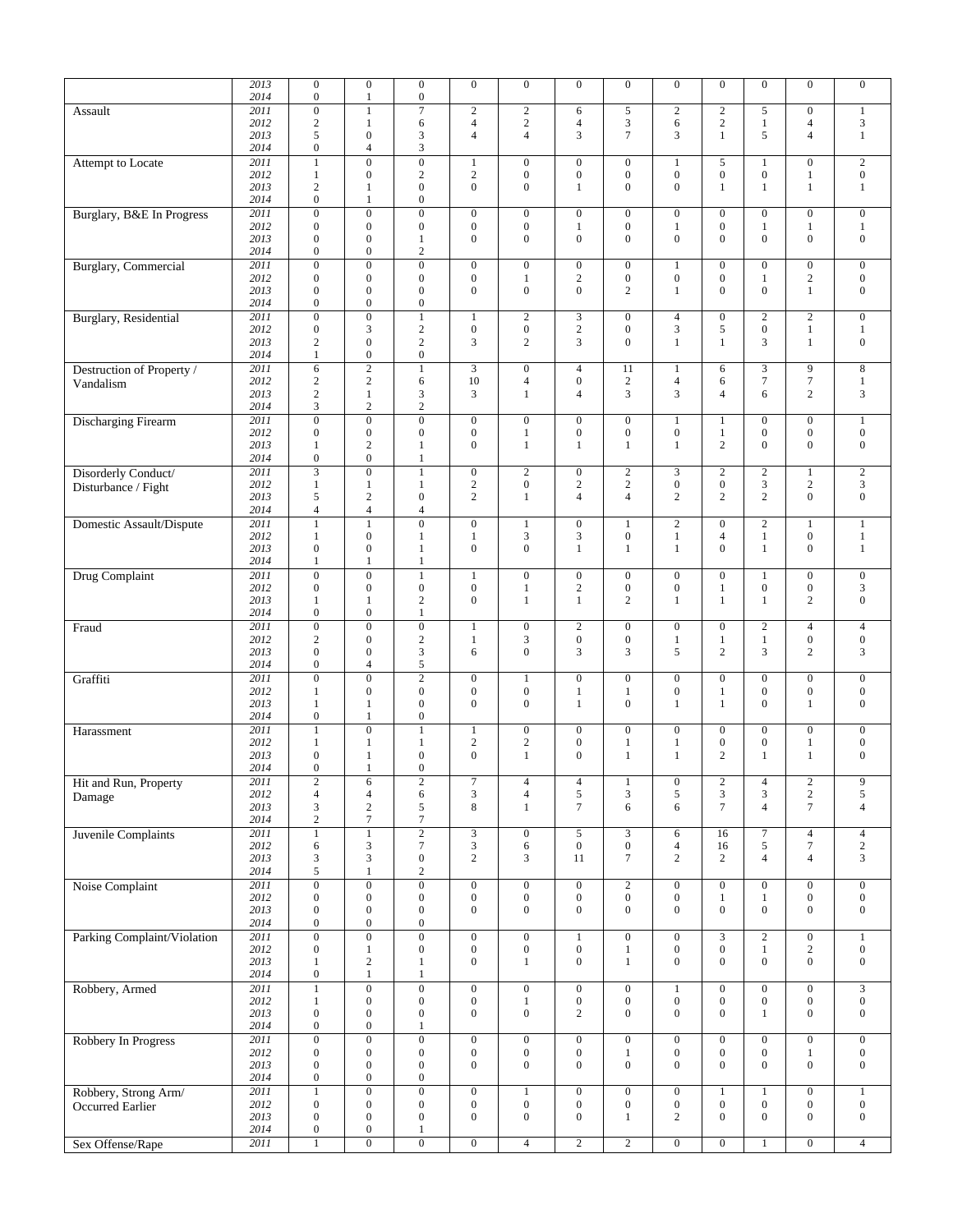|                            | 2012 | $\overline{4}$ | $\mathbf{0}$ | 3                |                | $\mathbf{0}$   |                | $\overline{4}$ | $\mathbf{0}$   | $\mathbf{0}$   | $\overline{c}$ | $\mathbf{0}$   | $\mathbf{0}$   |
|----------------------------|------|----------------|--------------|------------------|----------------|----------------|----------------|----------------|----------------|----------------|----------------|----------------|----------------|
|                            | 2013 |                | 3            |                  | $\overline{2}$ | $\mathbf{0}$   | $\overline{2}$ | $\Omega$       | $\overline{0}$ |                | $\Omega$       | $\mathbf{0}$   | $\mathbf{0}$   |
|                            | 2014 |                | 3            |                  |                |                |                |                |                |                |                |                |                |
| Shooting                   | 2011 | 2              | $\mathbf{0}$ | $\mathbf{0}$     | $\mathbf{0}$   | $\mathbf{0}$   | $\overline{0}$ | $\overline{0}$ | $\mathbf{0}$   | $\Omega$       | $\mathbf{0}$   | $\mathbf{0}$   | $\overline{0}$ |
|                            | 2012 | $\mathbf{0}$   | $\mathbf{0}$ | $\mathbf{0}$     | $\mathbf{0}$   | $\overline{0}$ | $\mathbf{0}$   | $\mathbf{0}$   |                | $\theta$       | $\overline{c}$ |                | $\Omega$       |
|                            | 2013 | $\Omega$       | $\Omega$     | $\Omega$         | $\Omega$       | $\Omega$       | $\theta$       | $\Omega$       | $\Omega$       | $\Omega$       | $\Omega$       | $\theta$       | $\Omega$       |
|                            | 2014 | $\Omega$       | $\Omega$     | $\mathbf{0}$     |                |                |                |                |                |                |                |                |                |
| Stabbing                   | 2011 | $\Omega$       | $\mathbf{0}$ | $\mathbf{0}$     | $\mathbf{0}$   | $\mathbf{0}$   | $\mathbf{0}$   | $\mathbf{0}$   | $\mathbf{0}$   | $\mathbf{0}$   | $\Omega$       | $\mathbf{0}$   | $\overline{0}$ |
|                            | 2012 | $\Omega$       | $\mathbf{0}$ | $\mathbf{0}$     | $\Omega$       | $\mathbf{0}$   | $\mathbf{0}$   | $\Omega$       | $\mathbf{0}$   | $\Omega$       | $\Omega$       | $\mathbf{0}$   | $\Omega$       |
|                            | 2013 | $\Omega$       |              |                  |                | $\Omega$       | $\mathbf{0}$   | $\Omega$       | $\Omega$       | $\Omega$       | $\Omega$       | 1              | $\mathbf{0}$   |
|                            | 2014 |                | $\theta$     | $\Omega$         |                |                |                |                |                |                |                |                |                |
| Suspicious - Activity/     | 2011 | 21             | 32           | 33               | 30             | 13             | 25             | 47             | 57             | 51             | 44             | 36             | 22             |
| Person/Situation/Vehicle   | 2012 | 21             | 31           | 30               | 36             | 36             | 9              | 40             | 37             | 20             | 69             | 31             | 39             |
|                            | 2013 | 35             | 16           | 32               | 32             | 20             | 39             | 45             | 30             | 29             | 51             | 24             | 32             |
|                            | 2014 | 30             | 29           | 50               |                |                |                |                |                |                |                |                |                |
| Tampering with a vehicle   | 2011 | $\Omega$       | $\mathbf{0}$ | $\mathbf{0}$     | $\mathbf{0}$   | $\mathbf{0}$   | $\overline{0}$ | $\overline{0}$ | $\mathbf{0}$   | $\Omega$       | $\Omega$       | $\overline{0}$ | $\overline{0}$ |
|                            | 2012 |                | $\mathbf{0}$ | $\mathbf{0}$     | $\overline{2}$ | $\mathbf{0}$   | $\overline{2}$ |                |                | $\overline{2}$ |                | $\mathbf{0}$   | 4              |
|                            | 2013 | $\overline{2}$ |              |                  |                |                | $\overline{0}$ | $\mathbf{0}$   | $\overline{c}$ | $\overline{2}$ | $\Omega$       |                | $\overline{0}$ |
|                            | 2014 |                | $\theta$     | $\overline{2}$   |                |                |                |                |                |                |                |                |                |
| Theft                      | 2011 | 12             | 10           | 11               | $\overline{7}$ | 3              | 11             | 9              | 13             | $\overline{7}$ | 9              | 10             | 13             |
|                            | 2012 | 9              | 6            | 5                | 12             | 15             | 16             | 15             | 12             | 10             | 10             | 9              | 21             |
|                            | 2013 | 8              | 14           | 8                | 6              | 8              | 9              | 13             | 14             | 10             | 11             | 10             | $\overline{4}$ |
|                            | 2014 | 11             | 12           | $\tau$           |                |                |                |                |                |                |                |                |                |
| Vehicle Theft              | 2011 | $\mathbf{0}$   | $\mathbf{0}$ | $\mathbf{0}$     |                |                | $\mathbf{0}$   | $\overline{0}$ |                |                | $\Omega$       | $\mathbf{0}$   | $\overline{0}$ |
|                            | 2012 | $\Omega$       | $\mathbf{0}$ | $\mathbf{0}$     | $\mathbf{0}$   | $\overline{0}$ |                | $\mathbf{0}$   | $\mathbf{0}$   | $\theta$       |                |                |                |
|                            | 2013 | $\Omega$       | $\theta$     |                  | $\Omega$       | $\Omega$       | $\Omega$       |                | $\Omega$       |                | $\theta$       |                | $\Omega$       |
|                            | 2014 | $\Omega$       | $\Omega$     | $\overline{0}$   |                |                |                |                |                |                |                |                |                |
| Weapon Complaint/Violation | 2011 | $\overline{0}$ | $\mathbf{0}$ | $\boldsymbol{0}$ |                | $\mathbf{0}$   | $\mathbf{0}$   | $\mathbf{0}$   | $\mathbf{0}$   | $\mathbf{0}$   | $\mathbf{0}$   |                | $\overline{0}$ |
|                            | 2012 | $\Omega$       | $\mathbf{0}$ | $\mathbf{0}$     | $\mathbf{0}$   | $\mathbf{0}$   | $\mathbf{0}$   | $\mathbf{0}$   | $\mathbf{0}$   |                | $\mathbf{0}$   |                | $\mathbf{0}$   |
|                            | 2013 | $\Omega$       | $\mathbf{0}$ | $\boldsymbol{0}$ | $\Omega$       | $\Omega$       | $\mathbf{0}$   |                | $\mathbf{0}$   | $\Omega$       | $\Omega$       |                |                |
|                            | 2014 | $\Omega$       | $\Omega$     | $\Omega$         |                |                |                |                |                |                |                |                |                |

| <b>ARRESTS</b>                     |      | Jan              | Feb              | Mar              | Apr              | May              | June             | July             | Aug                     | Sept                    | Oct              | <b>Nov</b>       | <b>Dec</b>       |
|------------------------------------|------|------------------|------------------|------------------|------------------|------------------|------------------|------------------|-------------------------|-------------------------|------------------|------------------|------------------|
| Accident, PD/PI                    | 2011 | $\overline{0}$   | $\mathbf{0}$     | $\mathbf{0}$     | $\overline{0}$   | $\overline{0}$   | $\mathbf{0}$     | $\mathbf{0}$     | $\Omega$                | $\Omega$                | $\theta$         | $\mathbf{1}$     | $\overline{0}$   |
|                                    | 2012 | $\mathbf{1}$     | $\boldsymbol{0}$ | $\mathbf{0}$     | 0                | $\sqrt{2}$       | $\boldsymbol{0}$ | $\mathbf{0}$     | $\boldsymbol{0}$        | $\mathbf{0}$            | $\boldsymbol{0}$ | $\boldsymbol{0}$ | $\boldsymbol{0}$ |
|                                    | 2013 | $\mathbf{0}$     | $\overline{0}$   | $\overline{0}$   | 1                | $\overline{0}$   | $\mathbf{0}$     | $\Omega$         | $\Omega$                | $\mathbf{0}$            | $\mathbf{1}$     | 1                | $\mathbf{0}$     |
|                                    | 2014 | $\mathbf{0}$     | $\mathbf{0}$     | $\overline{0}$   |                  |                  |                  |                  |                         |                         |                  |                  |                  |
| Assault                            | 2011 | $\overline{0}$   | $\overline{0}$   | $\overline{0}$   | $\mathbf{0}$     | $\mathbf{1}$     | $\mathbf{0}$     | $\mathbf{1}$     | $\mathbf{0}$            | $\mathbf{0}$            | $\mathbf{0}$     | $\overline{2}$   | $\overline{0}$   |
|                                    | 2012 | $\mathbf{0}$     | $\mathbf{0}$     | $\mathbf{1}$     | $\boldsymbol{0}$ | $\boldsymbol{0}$ | $\mathbf{1}$     | $\boldsymbol{0}$ | $\boldsymbol{0}$        | $\mathbf{0}$            | $\mathbf{1}$     | 1                | $\boldsymbol{0}$ |
|                                    | 2013 | $\mathbf{0}$     | $\boldsymbol{0}$ | $\boldsymbol{0}$ | $\mathbf{0}$     | $\boldsymbol{0}$ | $\boldsymbol{0}$ | $\mathbf{0}$     | $\mathbf{1}$            | $\mathbf{0}$            | $\mathbf{0}$     | 1                | $\boldsymbol{0}$ |
|                                    | 2014 | $\mathbf{0}$     | $\mathbf{0}$     | $\mathbf{0}$     |                  |                  |                  |                  |                         |                         |                  |                  |                  |
| Burglary                           | 2011 | $\overline{0}$   | $\boldsymbol{0}$ | $\boldsymbol{0}$ | $\boldsymbol{0}$ | $\mathbf{1}$     | $\mathbf{0}$     | $\mathbf{0}$     | $\mathbf{1}$            | $\mathbf{1}$            | $\mathbf{1}$     | $\mathbf{0}$     | $\boldsymbol{0}$ |
|                                    | 2012 | $\mathbf{0}$     | $\mathbf{0}$     | $\boldsymbol{0}$ | $\boldsymbol{0}$ | $\boldsymbol{0}$ | $\mathbf{1}$     | $\mathbf{0}$     | $\boldsymbol{0}$        | $\boldsymbol{0}$        | $\overline{0}$   | $\mathbf{0}$     | $\boldsymbol{0}$ |
|                                    | 2013 | $\mathbf{0}$     | $\mathbf{0}$     | $\mathbf{1}$     | $\mathbf{0}$     | $\overline{0}$   | $\mathbf{0}$     | $\mathbf{0}$     | $\mathbf{0}$            | $\mathbf{0}$            | $\mathbf{0}$     | $\overline{0}$   | $\boldsymbol{0}$ |
|                                    | 2014 | $\mathbf{0}$     | $\mathbf{0}$     | 1                |                  |                  |                  |                  |                         |                         |                  |                  |                  |
| <b>Destruction of Property</b>     | 2011 | $\overline{0}$   | $\overline{0}$   | $\boldsymbol{0}$ | $\mathbf{0}$     | $\mathbf{0}$     | $\boldsymbol{0}$ | $\overline{0}$   | $\boldsymbol{0}$        | 1                       | $\mathbf{0}$     | $\mathbf{1}$     | $\mathbf{0}$     |
|                                    | 2012 | $\mathbf{0}$     | $\mathbf{0}$     | $\mathbf{1}$     | $\mathbf{0}$     | $\overline{0}$   | $\mathbf{0}$     | $\mathbf{0}$     | $\mathbf{0}$            | $\mathbf{0}$            | $\mathbf{1}$     | $\overline{0}$   | $\mathbf{0}$     |
|                                    | 2013 | $\mathbf{0}$     | $\mathbf{0}$     | $\mathbf{0}$     | $\Omega$         | $\theta$         | $\overline{0}$   | $\Omega$         | $\Omega$                | $\Omega$                | $\theta$         | $\Omega$         | $\mathbf{0}$     |
|                                    | 2014 | $\mathbf{0}$     | $\boldsymbol{0}$ | $\boldsymbol{0}$ |                  |                  |                  |                  |                         |                         |                  |                  |                  |
| Disorderly Conduct/                | 2011 | $\overline{0}$   | $\overline{0}$   | $\overline{0}$   | $\overline{0}$   | $\overline{c}$   | $\overline{0}$   | $\overline{2}$   | $\overline{0}$          | $\overline{0}$          | $\overline{1}$   | $\mathbf{1}$     | $\mathbf{1}$     |
| Disturbance                        | 2012 | $\mathbf{1}$     | $\mathbf{1}$     | $\boldsymbol{0}$ | $\mathbf{1}$     | $\mathbf{1}$     | $\boldsymbol{0}$ | $\mathbf{1}$     | $\boldsymbol{0}$        | $\mathbf{0}$            | $\boldsymbol{0}$ | $\boldsymbol{0}$ | $\boldsymbol{0}$ |
|                                    | 2013 | $\sqrt{2}$       | $\mathbf{1}$     | $\overline{0}$   | $\Omega$         | $\theta$         | $\mathbf{1}$     | $\Omega$         | $\Omega$                | $\Omega$                | $\mathbf{1}$     | $\mathbf{0}$     | $\mathbf{0}$     |
|                                    | 2014 | $\sqrt{2}$       | 3                | $\mathbf{1}$     |                  |                  |                  |                  |                         |                         |                  |                  |                  |
| Domestic Assault/Dispute           | 2011 | $\overline{1}$   | $\overline{0}$   | $\overline{0}$   | $\mathbf{1}$     | $\overline{0}$   | $\overline{0}$   | 1                | $\overline{0}$          | $\overline{0}$          | $\mathbf{1}$     | $\overline{0}$   | $\overline{0}$   |
|                                    | 2012 | $\mathbf{1}$     | $\overline{0}$   | $\mathbf{1}$     | 1                | $\mathbf{1}$     | 3                | $\boldsymbol{0}$ | 1                       | $\overline{c}$          | $\mathbf{1}$     | $\boldsymbol{0}$ | $\mathbf{1}$     |
|                                    | 2013 | $\mathbf{0}$     | $\boldsymbol{0}$ | 1                | $\overline{0}$   | $\mathbf{0}$     | $\mathbf{1}$     | -1               | $\mathbf{0}$            | $\mathbf{0}$            | $\mathbf{1}$     | $\overline{0}$   | $\mathbf{1}$     |
|                                    | 2014 | $\mathbf{1}$     | $\overline{0}$   | $\mathbf{1}$     |                  |                  |                  |                  |                         |                         |                  |                  |                  |
| Drug Complaint                     | 2011 | $\mathbf{0}$     | $\boldsymbol{0}$ | $\overline{0}$   | $\boldsymbol{0}$ | $\boldsymbol{0}$ | $\boldsymbol{0}$ | $\mathbf{0}$     | $\boldsymbol{0}$        | $\mathbf{0}$            | $\mathbf{1}$     | $\mathbf{0}$     | $\boldsymbol{0}$ |
|                                    | 2012 | $\mathbf{0}$     | $\overline{0}$   | $\mathbf{0}$     | $\overline{0}$   | $\mathbf{1}$     | $\boldsymbol{0}$ | $\boldsymbol{0}$ | $\overline{0}$          | $\mathbf{1}$            | $\overline{0}$   | $\overline{0}$   | $\overline{c}$   |
|                                    | 2013 | $\mathbf{0}$     | $\boldsymbol{0}$ | $\boldsymbol{0}$ | $\overline{0}$   | $\mathbf{1}$     | $\mathbf{0}$     | $\overline{2}$   | $\mathbf{1}$            | $\mathbf{1}$            | $\mathbf{1}$     | $\mathbf{0}$     | $\overline{0}$   |
|                                    | 2014 | $\mathbf{0}$     | $\overline{0}$   | $\mathbf{1}$     |                  |                  |                  |                  |                         |                         |                  |                  |                  |
| Hit and Run, Property              | 2011 | $\overline{0}$   | $\overline{0}$   | $\overline{0}$   | $\boldsymbol{0}$ | $\boldsymbol{0}$ | $\mathbf{0}$     | $\mathbf{0}$     | $\mathbf{0}$            | $\mathbf{0}$            | $\mathbf{1}$     | $\mathbf{0}$     | $\mathbf{0}$     |
| Damage                             | 2012 | $\mathbf{0}$     | $\mathbf{0}$     | $\mathbf{0}$     | $\mathbf{0}$     | $\boldsymbol{0}$ | $\mathbf{0}$     | $\mathbf{0}$     | $\boldsymbol{0}$        | $\mathbf{0}$            | $\boldsymbol{0}$ | $\mathbf{0}$     | $\boldsymbol{0}$ |
|                                    | 2013 | $\mathbf{0}$     | $\overline{0}$   | $\mathbf{0}$     | $\Omega$         | $\overline{0}$   | $\mathbf{0}$     | $\Omega$         | $\Omega$                | $\Omega$                | $\Omega$         | 1                | $\mathbf{0}$     |
|                                    | 2014 | $\mathbf{0}$     | $\overline{0}$   | 1                |                  |                  |                  |                  |                         |                         |                  |                  |                  |
| Misc. (attempt to locate,          | 2011 | $\overline{0}$   | $\overline{0}$   | $\overline{0}$   | 1                | $\mathbf{1}$     | 3                | $\mathbf{0}$     | $\overline{\mathbf{3}}$ | $\overline{\mathbf{3}}$ | $\overline{0}$   | $\overline{c}$   | $\mathbf{0}$     |
| harassment, trespassing, juvenile, | 2012 | $\mathbf{2}$     | $\overline{c}$   | $\mathbf{1}$     | $\mathbf{0}$     | $\mathbf{1}$     | $\sqrt{2}$       | $\mathbf{0}$     | $\overline{0}$          | $\mathbf{1}$            | $\mathbf{0}$     | $\boldsymbol{2}$ | 1                |
| welfare check, etc)                | 2013 | $\overline{4}$   | $\mathbf{1}$     | 1                | $\overline{4}$   | $\mathbf{1}$     | $\overline{c}$   | $\Omega$         | 1                       | $\mathbf{1}$            | $\Omega$         | $\mathbf{1}$     | $\overline{0}$   |
|                                    | 2014 | 1                | 3                | 3                |                  |                  |                  |                  |                         |                         |                  |                  |                  |
| Robbery                            | 2011 | $\boldsymbol{0}$ | $\overline{0}$   | $\overline{0}$   | $\mathbf{1}$     | $\boldsymbol{0}$ | $\mathbf{0}$     | $\boldsymbol{0}$ | $\mathbf{0}$            | $\mathbf{1}$            | $\boldsymbol{0}$ | $\mathbf{0}$     | $\mathbf{1}$     |
|                                    | 2012 | $\mathbf{0}$     | $\mathbf{0}$     | $\mathbf{0}$     | $\overline{0}$   | $\overline{0}$   | $\boldsymbol{0}$ | $\mathbf{0}$     | $\mathbf{0}$            | $\overline{0}$          | $\mathbf{0}$     | $\boldsymbol{0}$ | $\boldsymbol{0}$ |
|                                    | 2013 | $\mathbf{0}$     | $\boldsymbol{0}$ | $\mathbf{0}$     | $\mathbf{0}$     | $\mathbf{0}$     | $\mathbf{0}$     | $\mathbf{0}$     | $\mathbf{0}$            | $\mathbf{0}$            | $\mathbf{0}$     | $\overline{0}$   | $\mathbf{0}$     |
|                                    | 2014 | $\overline{0}$   | $\mathbf{0}$     | $\mathbf{0}$     |                  |                  |                  |                  |                         |                         |                  |                  |                  |
| Selective Enforcement              | 2011 | $\overline{2}$   | $\mathbf{1}$     | $\mathbf{0}$     | $\mathbf{2}$     | $\mathbf{0}$     | $\mathbf{0}$     | $\mathbf{0}$     | $\mathbf{0}$            | $\mathbf{0}$            | $\mathbf{0}$     | $\mathbf{0}$     | $\mathbf{0}$     |
|                                    | 2012 | $\mathbf{0}$     | $\overline{0}$   | $\mathbf{0}$     | $\mathbf{0}$     | $\overline{0}$   | $\boldsymbol{0}$ | $\mathbf{0}$     | $\overline{0}$          | $\boldsymbol{0}$        | $\overline{0}$   | $\boldsymbol{0}$ | $\boldsymbol{0}$ |
|                                    | 2013 | $\mathbf{0}$     | $\boldsymbol{0}$ | $\boldsymbol{0}$ | $\overline{0}$   | $\overline{0}$   | $\mathbf{0}$     | $\mathbf{0}$     | $\mathbf{0}$            | $\mathbf{0}$            | $\mathbf{0}$     | $\overline{0}$   | $\mathbf{0}$     |
|                                    | 2014 | $\mathbf{0}$     | $\boldsymbol{0}$ | $\boldsymbol{0}$ |                  |                  |                  |                  |                         |                         |                  |                  |                  |
| Suspicious                         | 2011 | $\overline{1}$   | $\mathbf{1}$     | $\overline{0}$   | $\boldsymbol{0}$ | $\overline{0}$   | $\mathbf{0}$     | 1                | $\mathbf{1}$            | $\overline{c}$          | $\overline{4}$   | $\mathbf{0}$     | 1                |
| Person/Situation/Vehicle           | 2012 | $\mathbf{0}$     | $\mathbf{1}$     | $\boldsymbol{0}$ | $\mathbf{1}$     | $\boldsymbol{0}$ | $\sqrt{2}$       | $\boldsymbol{0}$ | 1                       | $\boldsymbol{0}$        | 3                | $\mathbf{0}$     | $\overline{c}$   |
|                                    | 2013 | $\mathbf{1}$     | $\overline{0}$   | 1                | $\overline{0}$   | $\overline{0}$   | $\mathbf{1}$     | 3                | $\mathbf{1}$            | $\mathbf{1}$            | $\overline{c}$   | $\overline{0}$   | $\overline{c}$   |
|                                    | 2014 | $\mathbf{2}$     | $\mathbf{2}$     | $\mathfrak{2}$   |                  |                  |                  |                  |                         |                         |                  |                  |                  |
| Theft                              | 2011 | 6                | $\overline{9}$   | $\overline{4}$   | $\overline{7}$   | $\mathbf{0}$     | $\overline{0}$   | 1                | $\overline{3}$          | $\overline{0}$          | $\mathbf{0}$     | $\overline{0}$   | $\overline{2}$   |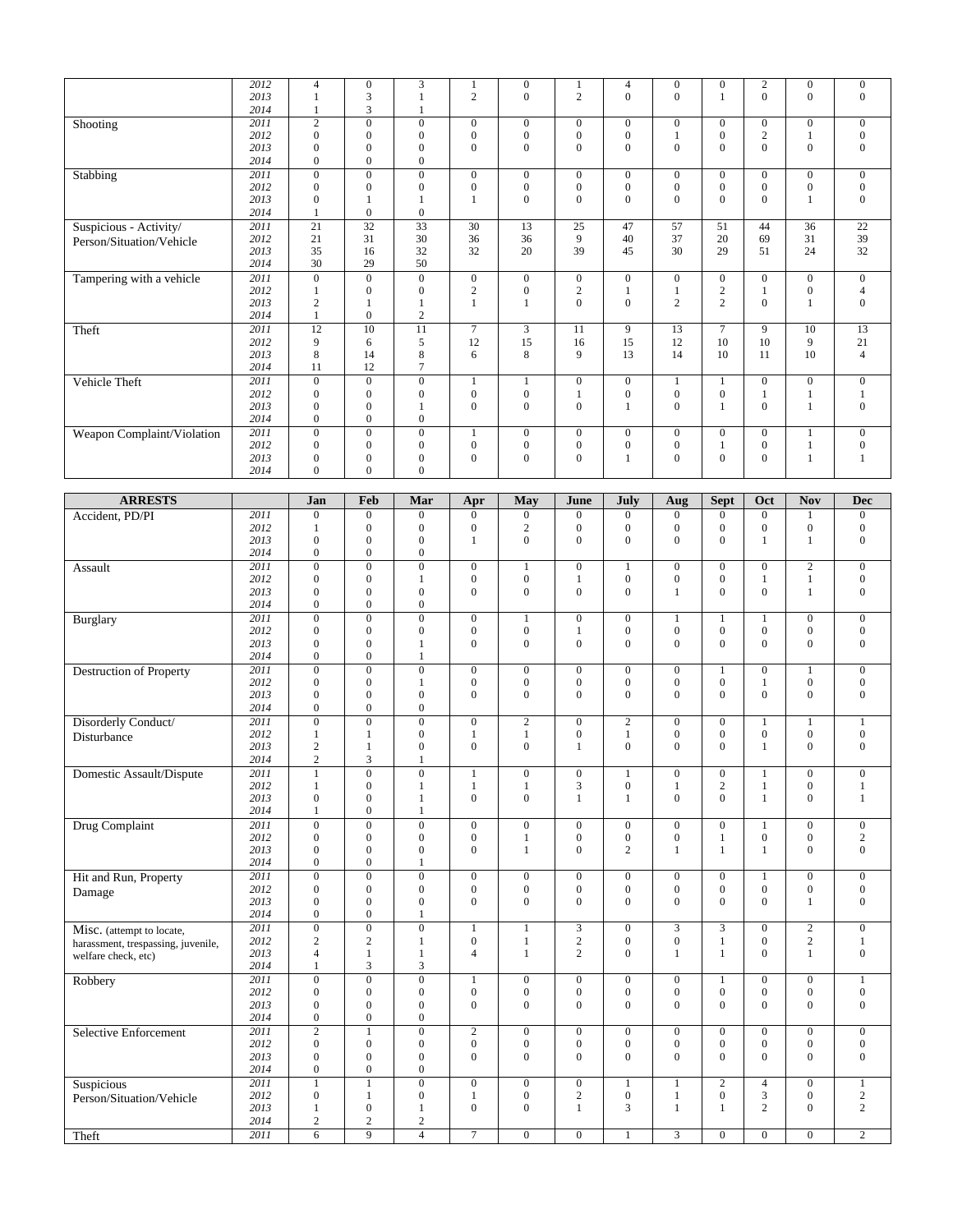|                          | 2012 | $\mathbf{0}$ | $\mathbf{0}$   | $\mathbf{0}$ | $\mathbf{0}$            |          | 2                | $\mathbf{0}$ |                | $\mathbf{0}$       | $\mathbf{0}$ | $\mathbf{0}$   | 3            |
|--------------------------|------|--------------|----------------|--------------|-------------------------|----------|------------------|--------------|----------------|--------------------|--------------|----------------|--------------|
|                          | 2013 | $\sim$       |                | 0            |                         |          | $\mathbf{0}$     | $\mathbf{0}$ | $\overline{0}$ | $\mathbf{0}$       |              | $\overline{c}$ | $^{(1)}$     |
|                          | 2014 | $\mathbf{0}$ |                |              |                         |          |                  |              |                |                    |              |                |              |
| Traffic                  | 2011 | $\mathbf{0}$ | $\theta$       | $\mathbf{0}$ | $\mathbf{0}$            | 3        | $\overline{2}$   | 4            | 6              |                    | 6            | 5              | 5            |
|                          | 2012 |              | $\sim$<br>J.   |              |                         | 6        | 3                | $\sim$       | 4              | 6                  | 6            | 3              |              |
|                          | 2013 |              | $\sim$<br>∠    |              | $\sim$<br>∠             | 6        | 3                |              | 2              | 4                  |              | 3              | 12           |
|                          | 2014 | 8            | 9              | 8            |                         |          |                  |              |                |                    |              |                |              |
| Trespassing              | 2011 | $\Omega$     | $\mathbf{0}$   | $\mathbf{0}$ | $\mathbf{0}$            | $\sim$   |                  | $\theta$     | $\mathbf{0}$   | $\theta$           |              | $\mathbf{0}$   |              |
|                          | 2012 | $\mathbf{0}$ | $\overline{2}$ | $\Omega$     | $\Omega$                |          | $\mathbf{0}$     |              | $\mathbf{0}$   |                    |              | $\mathbf{0}$   |              |
|                          | 2013 | $\mathbf{0}$ | $\mathbf{0}$   |              |                         | 0        | $\boldsymbol{0}$ |              | $\overline{2}$ | $\mathcal{L}$<br>∠ |              | $\mathbf{0}$   | $\mathbf{0}$ |
|                          | 2014 | $\mathbf{0}$ |                | 3            |                         |          |                  |              |                |                    |              |                |              |
| <b>Weapons Violation</b> | 2011 | $\mathbf{0}$ | $\mathbf{0}$   | $\Omega$     | $\Omega$                | $\Omega$ | $\mathbf{0}$     | $\Omega$     | $\Omega$       | $\Omega$           | $\Omega$     | $\mathbf{0}$   | $\mathbf{0}$ |
|                          | 2012 | $\Omega$     | $\mathbf{0}$   | $\Omega$     | 0                       |          | $\mathbf{0}$     | $\Omega$     | $\Omega$       | $\Omega$           | $\mathbf{0}$ |                |              |
|                          | 2013 | $\Omega$     | $\Omega$       | $\Omega$     | $\Omega$                | $\Omega$ | $\Omega$         | $\theta$     | $\Omega$       | $\theta$           | $\theta$     | $\mathbf{0}$   | $\Omega$     |
|                          | 2014 | $\Omega$     | $\Omega$       | $\mathbf{0}$ |                         |          |                  |              |                |                    |              |                |              |
| <b>TOTAL</b>             | 2011 | 10           | 11             | 5            | 12                      | 10       | 6                | 10           | 14             | 9                  | 16           | 12             | 11           |
|                          | 2012 | 6            | 9              | 5            | $\overline{\mathbf{4}}$ | 15       | 14               | 5            | 5              | 11                 | 13           | 7              | 12           |
|                          | 2013 | 13           | 5              | 9            | $\boldsymbol{q}$        | 9        | 8                | 8            | 8              | $\boldsymbol{9}$   | 13           | 9              | 15           |
|                          | 2014 | 14           | 19             | 22           |                         |          |                  |              |                |                    |              |                |              |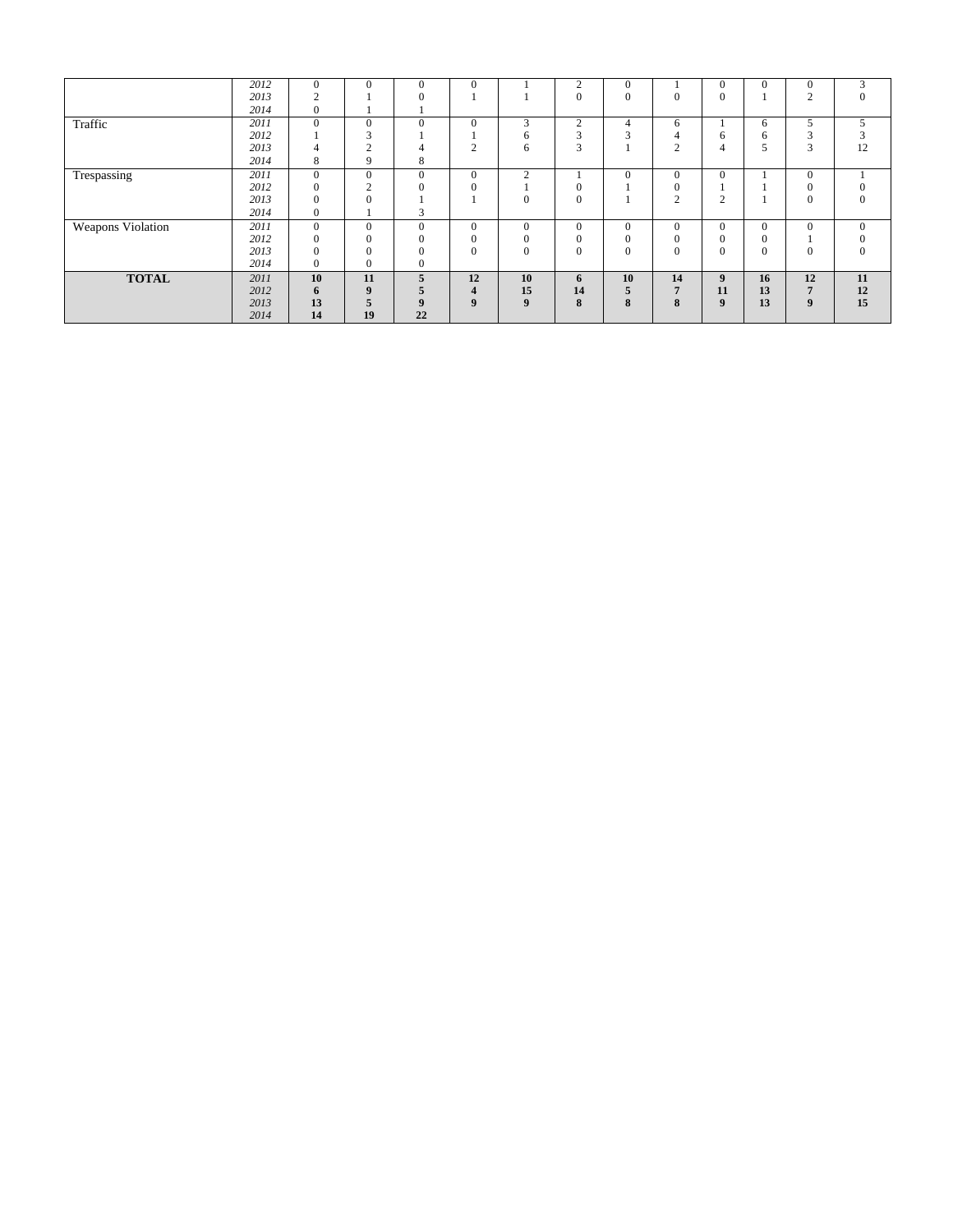| <b>CALL TYPE</b>               |              | Jan                                  | Feb                                  | Mar                                  | Apr              | <b>May</b>       | June             | <b>July</b>      | Aug              | <b>Sept</b>      | Oct              | <b>Nov</b>       | <b>Dec</b>         |
|--------------------------------|--------------|--------------------------------------|--------------------------------------|--------------------------------------|------------------|------------------|------------------|------------------|------------------|------------------|------------------|------------------|--------------------|
| <b>Calls For Service</b>       | 2011         | 258                                  | 263                                  | 316                                  | 356              | 230              | 288              | 368              | 382              | 378              | 348              | 300              | 326                |
|                                | 2012<br>2013 | 266<br>296                           | 333<br>316                           | 363<br>344                           | 347<br>343       | 425<br>382       | 372<br>363       | 392<br>396       | 363<br>381       | 332<br>359       | 406<br>402       | 318<br>382       | 344<br>367         |
|                                | 2014         | 367                                  | 314                                  | 379                                  |                  |                  |                  |                  |                  |                  |                  |                  |                    |
| Patrol Checks (proactive)      | 2011         | 28                                   | $\overline{22}$                      | 23                                   | 35               | 16               | 16               | 19               | $\overline{22}$  | 32               | 34               | 24               | 23                 |
|                                | 2012<br>2013 | 19<br>29                             | 28<br>41                             | 32<br>24                             | 40<br>31         | 56<br>45         | 44<br>25         | 62<br>38         | 48<br>36         | 53<br>41         | 36<br>51         | 36<br>50         | 36<br>32           |
|                                | 2014         | 40                                   | 34                                   | 39                                   |                  |                  |                  |                  |                  |                  |                  |                  |                    |
| Traffic Stops (proactive)      | 2011         | 66                                   | 75                                   | 89                                   | 79               | 49               | 71               | 97               | 85               | 113              | 84               | 74               | 97                 |
|                                | 2012<br>2013 | 65<br>101                            | 95<br>103                            | 106<br>108                           | 83               | 85<br>98         | 57               | 56               | 76<br>90         | 74<br>70         | 119              | 96<br>98         | 111<br>79          |
|                                | 2014         | 73                                   | 68                                   | 93                                   | 82               |                  | 56               | 69               |                  |                  | 95               |                  |                    |
| <b>Calls Minus Above</b>       | 2011         | 164                                  | 166                                  | 204                                  | 242              | 165              | 201              | 252              | 275              | 233              | 230              | 202              | 206                |
| (proactive)                    | 2012<br>2013 | 182<br>166                           | 210<br>172                           | 225<br>212                           | 224<br>230       | 284<br>239       | 271<br>282       | 274<br>289       | 239<br>255       | 205<br>248       | 251<br>256       | 186<br>234       | 197<br>256         |
|                                | 2014         | 254                                  | 212                                  | 247                                  |                  |                  |                  |                  |                  |                  |                  |                  |                    |
| <b>Average Calls Per Day</b>   | 2011         | 5                                    | 5                                    | $\tau$                               | 8                | 5                | $\boldsymbol{7}$ | 8                | 9                | $\,8\,$          | $\,8\,$          | $\tau$           | $\boldsymbol{7}$   |
|                                | 2012<br>2013 | 6<br>5                               | $\tau$<br>5                          | 7<br>6                               | $\tau$<br>$\tau$ | 9<br>8           | $\,8\,$<br>9     | $\,8\,$<br>9     | $\,8\,$<br>8     | $\tau$<br>8      | $\bf 8$<br>8     | 6<br>8           | 6<br>8             |
|                                | 2014         | 8                                    | $\tau$                               | 8                                    |                  |                  |                  |                  |                  |                  |                  |                  |                    |
| 911                            | 2011         | 19                                   | 18                                   | $\overline{24}$                      | 26               | 24               | 20               | 28               | 32               | 20               | 31               | 28               | 27                 |
|                                | 2012         | 25                                   | 35                                   | 33<br>22                             | 25<br>40         | 43               | 31<br>52         | 30               | 31               | 36               | 32<br>24         | 17<br>27         | 30                 |
|                                | 2013<br>2014 | 16<br>12                             | 14<br>16                             | 18                                   |                  | 27               |                  | 41               | 28               | 30               |                  |                  | 31                 |
| Misc. (funerals, Noise, etc.)  | 2011         | $\overline{24}$                      | 29                                   | 36                                   | 42               | 18               | $\overline{22}$  | 38               | 39               | 37               | 29               | $\overline{22}$  | 26                 |
|                                | 2012         | 14                                   | 21                                   | 19                                   | 17               | 20               | 16               | 17               | 10               | 13               | 14               | 10               | 17                 |
|                                | 2013<br>2014 | 10<br>17                             | 11<br>19                             | 19<br>22                             | 25               | 31               | 21               | 28               | 26               | 28               | 17               | 16               | 11                 |
| Accident, Personal Injury      | 2011         | $\overline{\mathbf{3}}$              | $\mathbf{1}$                         | $\mathbf{0}$                         | $\overline{2}$   | $\overline{4}$   | $\overline{4}$   | $\mathbf{1}$     | $\mathbf{1}$     | $\mathbf{1}$     | $\mathbf{1}$     | $\overline{2}$   | $\boldsymbol{0}$   |
|                                | 2012         | $\boldsymbol{0}$                     | $\boldsymbol{0}$                     | $\mathbf{1}$                         | $\boldsymbol{0}$ | $\mathbf{1}$     | $\sqrt{2}$       | $\sqrt{2}$       | $\boldsymbol{0}$ | $\boldsymbol{0}$ | $\mathbf{1}$     | $\mathbf{1}$     | $\mathbf{0}$       |
|                                | 2013<br>2014 | $\overline{c}$<br>6                  | $\boldsymbol{0}$<br>$\mathbf{1}$     | $\boldsymbol{0}$<br>$\boldsymbol{0}$ | $\mathbf{1}$     | $\mathbf{1}$     | 3                | 2                | $\mathbf{0}$     | 3                | $\mathbf{1}$     | $\boldsymbol{0}$ | $\overline{0}$     |
| Accident, Property Damage      | 2011         | $\overline{3}$                       | $\overline{4}$                       | $\overline{3}$                       | $\overline{4}$   | $\mathbf{1}$     | $\overline{4}$   | $\overline{3}$   | $\overline{4}$   | $\overline{3}$   | $\overline{4}$   | $\overline{3}$   | $\overline{\bf 8}$ |
|                                | 2012         | $\boldsymbol{0}$                     | 5                                    | 8                                    | 3                | $\boldsymbol{7}$ | $\tau$           | 5                | $\boldsymbol{7}$ | $\tau$           | 10               | 8                | 6                  |
|                                | 2013<br>2014 | $\,$ 8 $\,$<br>4                     | $\mathbf{1}$<br>$\mathfrak{Z}$       | $\tau$<br>4                          | 6                | 5                | 5                | $\overline{4}$   | 3                | 6                | 12               | 8                | 10                 |
| Accident, Vehicle              | 2011         | $\overline{7}$                       | $\overline{8}$                       | $\overline{7}$                       | 13               | $\overline{8}$   | 9                | $\overline{7}$   | $\boldsymbol{7}$ | 9                | 12               | 9                | 10                 |
|                                | 2012         | 15                                   | 9                                    | 15                                   | 12               | 21               | 16               | 13               | 16               | 9                | 18               | 16               | 11                 |
|                                | 2013<br>2014 | 13<br>15                             | 12<br>11                             | 13<br>15                             | 12               | 9                | 16               | 11               | 10               | 17               | 20               | 13               | 16                 |
| <b>Alcohol Complaint</b>       | 2011         | $\overline{0}$                       | $\overline{0}$                       | $\mathbf{1}$                         | $\boldsymbol{0}$ | $\mathbf{0}$     | $\boldsymbol{0}$ | $\mathbf{0}$     | $\boldsymbol{0}$ | $\boldsymbol{0}$ | $\boldsymbol{0}$ | $\boldsymbol{0}$ | $\mathbf{0}$       |
|                                | 2012         | $\boldsymbol{0}$                     | $\boldsymbol{0}$                     | $\boldsymbol{0}$                     | $\boldsymbol{0}$ | $\boldsymbol{0}$ | $\mathbf{1}$     | $\boldsymbol{0}$ | $\boldsymbol{0}$ | $\boldsymbol{0}$ | $\boldsymbol{0}$ | $\boldsymbol{0}$ | $\boldsymbol{0}$   |
|                                | 2013<br>2014 | $\boldsymbol{0}$<br>$\boldsymbol{0}$ | $\boldsymbol{0}$<br>$\boldsymbol{0}$ | $\boldsymbol{0}$<br>$\boldsymbol{0}$ | $\overline{0}$   | $\mathbf{0}$     | $\boldsymbol{0}$ | $\boldsymbol{0}$ | $\mathbf{1}$     | $\Omega$         | $\Omega$         | $\mathbf{0}$     | $\overline{0}$     |
| Assault                        | 2011         | $\boldsymbol{0}$                     | $\boldsymbol{0}$                     | $\mathbf{1}$                         | $\mathbf{1}$     | $\mathbf{1}$     | $\sqrt{2}$       | $\sqrt{2}$       | $\boldsymbol{0}$ | $\sqrt{2}$       | $\mathbf{1}$     | $\mathbf{1}$     | $\mathbf{1}$       |
|                                | 2012         | 3                                    | $\overline{4}$                       | $\sqrt{2}$                           | $\boldsymbol{0}$ | $\mathbf{1}$     | $\boldsymbol{0}$ | 3                | $\sqrt{2}$       | $\overline{4}$   | $\boldsymbol{0}$ | $\mathfrak{Z}$   | $\overline{4}$     |
|                                | 2013<br>2014 | $\mathbf{1}$<br>$\mathbf{1}$         | $\mathfrak{Z}$<br>$\mathbf{2}$       | $\sqrt{2}$<br>$\boldsymbol{0}$       | 3                | $\overline{4}$   | $\overline{c}$   | 6                | 3                | 1                | $\overline{4}$   | $\mathbf{0}$     | $\mathbf{1}$       |
| Burglary, B&E In Progress      | 2011         | $\boldsymbol{0}$                     | $\boldsymbol{0}$                     | $\boldsymbol{0}$                     | $\boldsymbol{0}$ | $\boldsymbol{0}$ | $\boldsymbol{0}$ | $\mathbf{0}$     | $\boldsymbol{0}$ | $\boldsymbol{0}$ | $\boldsymbol{0}$ | $\boldsymbol{0}$ | $\mathbf{0}$       |
|                                | 2012         | $\boldsymbol{0}$                     | $\boldsymbol{0}$                     | $\boldsymbol{0}$                     | $\boldsymbol{0}$ | $\mathbf{0}$     | $\mathbf{1}$     | $\boldsymbol{0}$ | $\boldsymbol{0}$ | $\boldsymbol{0}$ | $\boldsymbol{0}$ | $\boldsymbol{0}$ | $\overline{0}$     |
|                                | 2013<br>2014 | $\boldsymbol{0}$<br>$\boldsymbol{0}$ | $\boldsymbol{0}$<br>$\boldsymbol{0}$ | $\boldsymbol{0}$<br>$\boldsymbol{0}$ | $\overline{c}$   | $\mathbf{0}$     | $\boldsymbol{0}$ | $\mathbf{0}$     | $\mathbf{0}$     | $\mathbf{0}$     | $\mathbf{0}$     | $\boldsymbol{0}$ | 1                  |
| Burglary, Commercial           | <i>2011</i>  | 1                                    | $\boldsymbol{0}$                     | $\bf{0}$                             | $\bf{0}$         | $\boldsymbol{0}$ | $\boldsymbol{0}$ | $\theta$         | 2                | $\theta$         | $\theta$         | 1                | $\bf{0}$           |
|                                | 2012         | $\boldsymbol{0}$                     | $\boldsymbol{0}$                     | $\boldsymbol{0}$                     | $\boldsymbol{0}$ | $\sqrt{2}$       | $\boldsymbol{0}$ | $\boldsymbol{0}$ | $\boldsymbol{0}$ | $\boldsymbol{0}$ | $\boldsymbol{0}$ | $\boldsymbol{0}$ | $\overline{0}$     |
|                                | 2013<br>2014 | $\mathbf{1}$<br>$\sqrt{2}$           | $\boldsymbol{0}$<br>$\boldsymbol{0}$ | $\boldsymbol{0}$<br>$\boldsymbol{0}$ | $\boldsymbol{0}$ | $\overline{0}$   | $\boldsymbol{0}$ | $\mathbf{0}$     | $\overline{c}$   | $\mathbf{1}$     | $\mathbf{0}$     | $\boldsymbol{0}$ | $\overline{0}$     |
| Burglary, Residential          | 2011         | $\overline{0}$                       | $\overline{0}$                       | $\overline{0}$                       | $\overline{0}$   | $\boldsymbol{0}$ | $\mathbf{1}$     | $\mathbf{1}$     | $\mathbf{1}$     | $\mathbf{1}$     | $\overline{2}$   | $\overline{0}$   | $\overline{0}$     |
|                                | 2012         | $\boldsymbol{0}$                     | $\boldsymbol{0}$                     | $\sqrt{2}$                           | $\boldsymbol{0}$ | $\boldsymbol{0}$ | $\boldsymbol{0}$ | $\boldsymbol{0}$ | $\boldsymbol{0}$ | $\mathbf{1}$     | $\mathbf{1}$     | $\boldsymbol{0}$ | $\boldsymbol{0}$   |
|                                | 2013<br>2014 | $\mathbf{1}$<br>$\boldsymbol{0}$     | $\mathbf{1}$<br>$\sqrt{2}$           | $\boldsymbol{0}$<br>$\boldsymbol{0}$ | 3                | 3                | $\sqrt{2}$       | $\mathbf{0}$     | $\mathbf{1}$     | $\mathbf{1}$     | $\mathbf{0}$     | $\boldsymbol{0}$ | $\mathbf{1}$       |
| <b>Destruction of Property</b> | 2011         | $\overline{0}$                       | $\overline{4}$                       | $\overline{0}$                       | $\overline{4}$   | $\overline{2}$   | $\overline{4}$   | $\sqrt{5}$       | $\sqrt{5}$       | $\sqrt{6}$       | $\bf 8$          | $\overline{3}$   | 6                  |
|                                | 2012         | 3                                    | $\overline{4}$                       | $\mathbf{1}$                         | 6                | $\overline{c}$   | $\boldsymbol{0}$ | $\overline{4}$   | $\sqrt{5}$       | 3                | 1                | $\boldsymbol{0}$ | $\overline{0}$     |
|                                | 2013<br>2014 | $\mathbf{1}$<br>$\mathfrak{Z}$       | $\sqrt{2}$<br>$\mathbf{1}$           | $\mathbf{1}$<br>$\overline{c}$       | 3                | $\mathbf{1}$     | $\overline{c}$   | 3                | $\sqrt{2}$       | 5                | $\mathbf{1}$     | $\overline{c}$   | $\overline{0}$     |
| <b>Discharging Firearm</b>     | 2011         | $\overline{0}$                       | $\overline{0}$                       | $\overline{0}$                       | $\overline{0}$   | $\overline{0}$   | $\boldsymbol{0}$ | $\overline{0}$   | $\boldsymbol{0}$ | $\boldsymbol{0}$ | $\boldsymbol{0}$ | $\overline{0}$   | $\mathbf{0}$       |
|                                | 2012         | $\boldsymbol{0}$                     | $\boldsymbol{0}$                     | $\boldsymbol{0}$                     | $\boldsymbol{0}$ | $\boldsymbol{0}$ | $\boldsymbol{0}$ | $\boldsymbol{0}$ | $\boldsymbol{0}$ | $\boldsymbol{0}$ | $\boldsymbol{0}$ | $\boldsymbol{0}$ | $\boldsymbol{0}$   |
|                                | 2013         | $\boldsymbol{0}$                     | $\boldsymbol{0}$                     | $\boldsymbol{0}$                     | $\boldsymbol{0}$ | $\mathbf{1}$     | $\boldsymbol{0}$ | $\mathbf{0}$     | $\mathbf{0}$     | $\mathbf{2}$     | $\mathbf{0}$     | $\boldsymbol{0}$ | $\overline{0}$     |
| Disorderly Conduct /           | 2014<br>2011 | $\boldsymbol{0}$<br>$\overline{2}$   | $\boldsymbol{0}$<br>$\mathbf{1}$     | $\boldsymbol{0}$<br>$\overline{0}$   | $\overline{0}$   | $\mathbf{1}$     | $\boldsymbol{0}$ | $\overline{2}$   | $\overline{2}$   | $\boldsymbol{0}$ | $\overline{2}$   | $\mathbf{1}$     | $\mathbf{1}$       |
| Fights/Disturbance             | 2012         | $\mathbf{1}$                         | 2                                    | $\boldsymbol{0}$                     | 3                | $\boldsymbol{0}$ | $\sqrt{2}$       | $\mathbf{1}$     | $\boldsymbol{0}$ | $\overline{c}$   | $\mathbf{1}$     | $\boldsymbol{0}$ | $\mathbf{1}$       |
|                                | 2013         | $\sqrt{2}$                           | $\boldsymbol{0}$                     | $\sqrt{2}$                           | $\overline{0}$   | $\mathbf{1}$     | $\mathbf{2}$     | $\overline{2}$   | $\overline{3}$   | $\mathbf{0}$     | 1                | $\mathbf{1}$     | $\overline{0}$     |
| Domestic Assault/Dispute       | 2014<br>2011 | $\mathbf{1}$<br>$\overline{0}$       | $\sqrt{2}$<br>$\mathbf{1}$           | $\mathbf{1}$<br>$\overline{0}$       | $\overline{0}$   | $\mathbf{1}$     | $\mathbf{1}$     | $\mathbf{1}$     | $\mathbf{1}$     | $\overline{0}$   | $\overline{c}$   | $\overline{0}$   | $\boldsymbol{0}$   |
|                                | 2012         | $\mathbf{1}$                         | $\boldsymbol{0}$                     | $\boldsymbol{0}$                     | $\boldsymbol{0}$ | $\mathbf{1}$     | $\boldsymbol{0}$ | $\boldsymbol{0}$ | $\boldsymbol{0}$ | $\,1$            | $\mathbf{1}$     | $\boldsymbol{0}$ | $\boldsymbol{0}$   |
|                                | 2013         | $\mathbf{1}$                         | $\boldsymbol{0}$                     | $\boldsymbol{0}$                     | 1                | $\boldsymbol{0}$ | $\boldsymbol{0}$ | $\mathbf{0}$     | $\mathbf{0}$     | $\mathbf{1}$     | $\boldsymbol{0}$ | $\boldsymbol{0}$ | $\mathbf{1}$       |
| Drug Complaint                 | 2014<br>2011 | $\boldsymbol{0}$<br>$\mathbf{1}$     | $\mathbf{1}$<br>$\mathbf{1}$         | $\boldsymbol{0}$<br>$\boldsymbol{0}$ | $\boldsymbol{0}$ | $\boldsymbol{0}$ | $\mathbf{1}$     | $\mathbf{1}$     | $\boldsymbol{0}$ | $\boldsymbol{0}$ | $\boldsymbol{0}$ | $\overline{0}$   | $\overline{0}$     |
|                                | 2012         | $\boldsymbol{0}$                     | $\boldsymbol{0}$                     | $\boldsymbol{0}$                     | $\boldsymbol{0}$ | 3                | $\boldsymbol{0}$ | $\mathbf{1}$     | $\mathbf{1}$     | $\mathbf{1}$     | -1               | $\mathbf{1}$     | $\mathbf{1}$       |
|                                | 2013         | $\boldsymbol{0}$                     | $\boldsymbol{0}$                     | $\boldsymbol{0}$                     | $\boldsymbol{0}$ | $\,1$            | $\boldsymbol{0}$ | $\boldsymbol{0}$ | $\boldsymbol{0}$ | $\mathfrak{Z}$   | $\boldsymbol{0}$ | $\boldsymbol{0}$ | $\boldsymbol{0}$   |
|                                | 2014         | $\boldsymbol{0}$                     |                                      | $\boldsymbol{0}$                     |                  |                  |                  |                  |                  |                  |                  |                  |                    |

## NAC 9 FPD Stats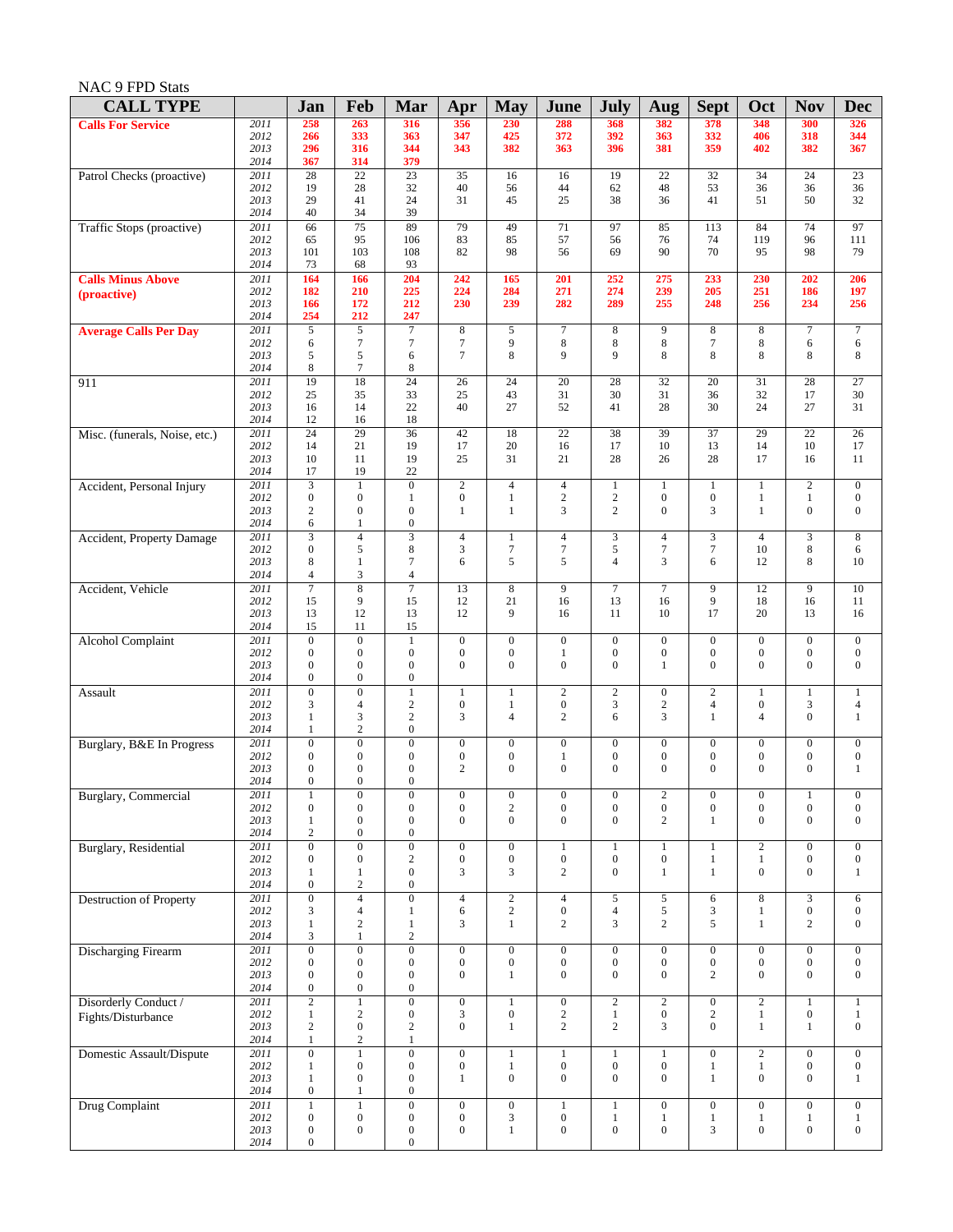| Fraud                       | 2011         | $\sqrt{2}$                         | $\boldsymbol{0}$                     | $\mathbf{1}$                         | $\boldsymbol{0}$                     | $\mathbf{1}$                         | $\boldsymbol{0}$                     | $\mathbf{1}$                         | $\boldsymbol{0}$                 | $\boldsymbol{0}$                     | $\boldsymbol{0}$                     | $\sqrt{2}$                           | $\boldsymbol{0}$                 |
|-----------------------------|--------------|------------------------------------|--------------------------------------|--------------------------------------|--------------------------------------|--------------------------------------|--------------------------------------|--------------------------------------|----------------------------------|--------------------------------------|--------------------------------------|--------------------------------------|----------------------------------|
|                             | 2012         | $\mathbf{1}$                       | 1                                    | 1                                    | $\boldsymbol{0}$                     | $\boldsymbol{0}$                     | $\mathbf{2}$                         | 1                                    | $\mathbf{2}$                     | 3                                    | $\overline{c}$                       | $\sqrt{2}$                           | $\boldsymbol{0}$                 |
|                             | 2013         | $\overline{2}$                     | $\mathbf{1}$                         | $\boldsymbol{0}$                     | $\mathbf{0}$                         | $\boldsymbol{0}$                     | $\boldsymbol{0}$                     | $\boldsymbol{0}$                     | $\mathbf{1}$                     | $\overline{0}$                       | $\mathbf{1}$                         | $\overline{c}$                       | 5                                |
|                             | 2014         | $\mathfrak{Z}$                     | $\mathbf{1}$                         | $\boldsymbol{0}$                     |                                      |                                      |                                      |                                      |                                  |                                      |                                      |                                      |                                  |
| Graffiti                    | 2011<br>2012 | $\overline{0}$<br>$\boldsymbol{0}$ | $\mathbf{1}$<br>$\boldsymbol{0}$     | $\boldsymbol{0}$<br>$\boldsymbol{0}$ | $\boldsymbol{0}$<br>5                | $\mathbf{1}$<br>6                    | $\boldsymbol{0}$<br>$\boldsymbol{0}$ | $\boldsymbol{0}$<br>$\boldsymbol{0}$ | $\boldsymbol{0}$<br>$\mathbf{1}$ | $\boldsymbol{0}$<br>$\boldsymbol{0}$ | $\mathbf{1}$<br>$\boldsymbol{0}$     | $\boldsymbol{0}$<br>$\boldsymbol{0}$ | $\boldsymbol{0}$<br>$\mathbf{1}$ |
|                             | 2013         | $\boldsymbol{0}$                   | $\boldsymbol{0}$                     | $\boldsymbol{0}$                     | $\boldsymbol{0}$                     | $\boldsymbol{0}$                     | $\boldsymbol{0}$                     | $\boldsymbol{0}$                     | $\boldsymbol{0}$                 | $\boldsymbol{0}$                     | $\mathbf{0}$                         | $\mathbf{1}$                         | $\boldsymbol{0}$                 |
|                             | 2014         | 1                                  | $\boldsymbol{0}$                     | 1                                    |                                      |                                      |                                      |                                      |                                  |                                      |                                      |                                      |                                  |
| Harassment                  | 2011         | $\overline{0}$                     | $\overline{0}$                       | $\overline{0}$                       | $\overline{0}$                       | $\overline{0}$                       | $\overline{0}$                       | $\overline{0}$                       | $\overline{0}$                   | $\overline{0}$                       | $\overline{0}$                       | $\boldsymbol{0}$                     | $\,1$                            |
|                             | 2012         | $\boldsymbol{0}$                   | $\boldsymbol{0}$                     | $\boldsymbol{0}$                     | $\boldsymbol{0}$                     | $\mathbf{1}$                         | $\mathbf{2}$                         | 1                                    | $\boldsymbol{0}$                 | $\boldsymbol{0}$                     | $\boldsymbol{0}$                     | 1                                    | $\boldsymbol{0}$                 |
|                             | 2013         | $\boldsymbol{0}$                   | $\mathbf{1}$                         | 1                                    | $\boldsymbol{0}$                     | $\mathbf{1}$                         | $\boldsymbol{0}$                     | $\boldsymbol{0}$                     | $\boldsymbol{0}$                 | $\boldsymbol{0}$                     | $\mathbf{1}$                         | $\boldsymbol{0}$                     | $\boldsymbol{0}$                 |
|                             | 2014         | $\boldsymbol{0}$                   | $\boldsymbol{0}$                     | 1                                    |                                      |                                      |                                      |                                      |                                  |                                      |                                      |                                      |                                  |
| Hit and Run, Property       | 2011         | $\overline{3}$                     | $\overline{5}$                       | $\overline{0}$                       | $\mathbf{1}$                         | $\overline{2}$                       | $\overline{3}$                       | $\overline{2}$                       | $\overline{c}$                   | $\mathbf{1}$                         | $\overline{4}$                       | 3                                    | $\overline{3}$                   |
| Damage/PI                   | 2012         | 3                                  | 3                                    | 5                                    | 3                                    | $\mathbf{1}$                         | 3                                    | $\mathbf{2}$                         | 3                                | $\boldsymbol{0}$                     | 4                                    | $\overline{4}$                       | $\mathbf{1}$                     |
|                             | 2013<br>2014 | $\mathbf{1}$<br>1                  | $\overline{4}$<br>$\overline{4}$     | 3<br>5                               | $\overline{c}$                       | $\boldsymbol{0}$                     | 1                                    | $\overline{c}$                       | 3                                | $\overline{c}$                       | $\overline{c}$                       | 3                                    | $\overline{4}$                   |
| Juvenile Complaint          | 2011         | $\mathbf{1}$                       | $\overline{8}$                       | $\overline{4}$                       | 3                                    | $\overline{\mathbf{3}}$              | 6                                    | $\overline{7}$                       | $\overline{\tau}$                | $\overline{4}$                       | $\overline{2}$                       | $\overline{\mathbf{3}}$              | $\overline{3}$                   |
|                             | 2012         | $\mathbf{1}$                       | 3                                    | 6                                    | 5                                    | $\overline{4}$                       | $\overline{c}$                       | 3                                    | 8                                | $\tau$                               | $\sqrt{2}$                           | $\boldsymbol{0}$                     | $\boldsymbol{0}$                 |
|                             | 2013         | $\boldsymbol{0}$                   | $\boldsymbol{0}$                     | 1                                    | 3                                    | 3                                    | $\mathbf{1}$                         | 3                                    | $\mathbf{1}$                     | $\overline{0}$                       | $\mathbf{1}$                         | $\boldsymbol{0}$                     | $\boldsymbol{0}$                 |
|                             | 2014         | 1                                  | $\sqrt{2}$                           | 1                                    |                                      |                                      |                                      |                                      |                                  |                                      |                                      |                                      |                                  |
| Noise Complaint             | 2011         | $\overline{0}$                     | $\boldsymbol{0}$                     | $\boldsymbol{0}$                     | $\boldsymbol{0}$                     | $\boldsymbol{0}$                     | $\boldsymbol{0}$                     | $\boldsymbol{0}$                     | $\mathbf{0}$                     | $\boldsymbol{0}$                     | $\mathbf{0}$                         | $\mathbf{0}$                         | $\boldsymbol{0}$                 |
|                             | 2012         | $\mathbf{1}$                       | $\boldsymbol{0}$                     | $\boldsymbol{0}$                     | $\boldsymbol{0}$                     | $\boldsymbol{0}$                     | $\boldsymbol{0}$                     | $\boldsymbol{0}$                     | $\boldsymbol{0}$                 | $\boldsymbol{0}$                     | $\boldsymbol{0}$                     | $\boldsymbol{0}$                     | $\boldsymbol{0}$                 |
|                             | 2013         | $\boldsymbol{0}$                   | $\boldsymbol{0}$                     | $\boldsymbol{0}$                     | $\boldsymbol{0}$                     | $\boldsymbol{0}$                     | $\boldsymbol{0}$                     | $\boldsymbol{0}$                     | $\boldsymbol{0}$                 | $\overline{0}$                       | $\mathbf{0}$                         | $\boldsymbol{0}$                     | $\boldsymbol{0}$                 |
|                             | 2014         | $\boldsymbol{0}$                   | $\boldsymbol{0}$                     | $\boldsymbol{0}$                     |                                      |                                      |                                      |                                      |                                  |                                      |                                      |                                      |                                  |
| Parking Complaint/Violation | 2011<br>2012 | $\boldsymbol{0}$<br>$\sqrt{2}$     | $\mathbf{1}$<br>$\boldsymbol{0}$     | $\boldsymbol{0}$<br>$\boldsymbol{2}$ | $\mathbf{1}$<br>3                    | $\mathbf{0}$<br>$\mathbf{1}$         | $\boldsymbol{0}$<br>$\boldsymbol{0}$ | $\boldsymbol{0}$<br>$\sqrt{2}$       | $\mathbf{0}$<br>$\mathbf{1}$     | $\boldsymbol{0}$<br>$\boldsymbol{0}$ | $\boldsymbol{0}$<br>$\boldsymbol{0}$ | $\mathbf{0}$<br>$\boldsymbol{0}$     | $\boldsymbol{0}$<br>$\mathbf{1}$ |
|                             | 2013         | $\boldsymbol{0}$                   | $\mathbf{1}$                         | $\mathbf{1}$                         | $\boldsymbol{0}$                     | $\mathbf{1}$                         | 1                                    | $\mathbf{1}$                         | $\boldsymbol{0}$                 | $\boldsymbol{0}$                     | $\boldsymbol{0}$                     | 1                                    | $\boldsymbol{0}$                 |
|                             | 2014         | $\boldsymbol{0}$                   | $\mathbf{1}$                         | $\boldsymbol{0}$                     |                                      |                                      |                                      |                                      |                                  |                                      |                                      |                                      |                                  |
| Robbery, Armed              | 2011         | $\mathbf{1}$                       | $\boldsymbol{0}$                     | $\boldsymbol{0}$                     | $\boldsymbol{0}$                     | $\boldsymbol{0}$                     | $\boldsymbol{0}$                     | $\boldsymbol{0}$                     | $\boldsymbol{0}$                 | $\boldsymbol{0}$                     | $\boldsymbol{0}$                     | $\overline{0}$                       | $\boldsymbol{0}$                 |
|                             | 2012         | $\boldsymbol{0}$                   | $\mathbf{1}$                         | $\boldsymbol{0}$                     | $\boldsymbol{0}$                     | $\mathbf{1}$                         | $\boldsymbol{0}$                     | $\boldsymbol{0}$                     | $\boldsymbol{0}$                 | $\boldsymbol{0}$                     | $\boldsymbol{0}$                     | $\boldsymbol{0}$                     | $\mathbf{1}$                     |
|                             | 2013         | $\boldsymbol{0}$                   | $\boldsymbol{0}$                     | $\boldsymbol{0}$                     | $\boldsymbol{0}$                     | $\boldsymbol{0}$                     | $\boldsymbol{0}$                     | $\boldsymbol{0}$                     | $\mathbf{1}$                     | $\boldsymbol{0}$                     | 0                                    | $\boldsymbol{0}$                     | $\boldsymbol{0}$                 |
|                             | 2014         | $\boldsymbol{0}$                   | $\boldsymbol{0}$                     | $\boldsymbol{0}$                     |                                      |                                      |                                      |                                      |                                  |                                      |                                      |                                      |                                  |
| Robbery, Occurred Earlier   | 2011         | $\overline{0}$                     | $\overline{0}$                       | $\boldsymbol{0}$                     | $\boldsymbol{0}$                     | $\boldsymbol{0}$                     | $\boldsymbol{0}$                     | $\boldsymbol{0}$                     | $\boldsymbol{0}$                 | $\boldsymbol{0}$                     | $\mathbf{0}$                         | $\mathbf{0}$                         | $\boldsymbol{0}$                 |
|                             | 2012         | $\boldsymbol{0}$                   | $\boldsymbol{0}$                     | $\boldsymbol{0}$                     | $\boldsymbol{0}$                     | $\boldsymbol{0}$                     | 1                                    | $\boldsymbol{0}$                     | $\boldsymbol{0}$                 | $\boldsymbol{0}$                     | $\boldsymbol{0}$                     | $\boldsymbol{0}$                     | $\boldsymbol{0}$                 |
|                             | 2013<br>2014 | $\mathbf{1}$<br>$\boldsymbol{0}$   | $\boldsymbol{0}$<br>$\boldsymbol{0}$ | $\boldsymbol{0}$<br>1                | $\boldsymbol{0}$                     | $\boldsymbol{0}$                     | $\boldsymbol{0}$                     | $\mathbf{1}$                         | $\boldsymbol{0}$                 | $\overline{0}$                       | $\boldsymbol{0}$                     | $\boldsymbol{0}$                     | $\mathbf{0}$                     |
| Robbery in Progress         | 2011         | $\overline{0}$                     | $\overline{0}$                       | $\boldsymbol{0}$                     | $\overline{0}$                       | $\boldsymbol{0}$                     | $\boldsymbol{0}$                     | $\overline{0}$                       | $\boldsymbol{0}$                 | $\overline{0}$                       | $\boldsymbol{0}$                     | $\boldsymbol{0}$                     | $\boldsymbol{0}$                 |
|                             | 2012         | $\boldsymbol{0}$                   | $\mathbf{1}$                         | $\boldsymbol{0}$                     | 1                                    | $\boldsymbol{0}$                     | $\boldsymbol{0}$                     | $\mathbf{1}$                         | $\mathbf{1}$                     | $\mathbf{1}$                         | $\boldsymbol{0}$                     | $\boldsymbol{0}$                     | $\boldsymbol{0}$                 |
|                             | 2013         | $\boldsymbol{0}$                   | $\boldsymbol{0}$                     | $\boldsymbol{0}$                     | $\boldsymbol{0}$                     | $\boldsymbol{0}$                     | $\boldsymbol{0}$                     | $\mathbf{1}$                         | $\boldsymbol{0}$                 | $\mathbf{1}$                         | $\mathbf{0}$                         | $\boldsymbol{0}$                     | $\boldsymbol{0}$                 |
|                             | 2014         | $\boldsymbol{0}$                   | $\boldsymbol{0}$                     | $\boldsymbol{0}$                     |                                      |                                      |                                      |                                      |                                  |                                      |                                      |                                      |                                  |
| Robbery, Strong Arm         | 2011         | $\overline{0}$                     | $\overline{0}$                       | $\boldsymbol{0}$                     | $\boldsymbol{0}$                     | $\boldsymbol{0}$                     | $\mathbf{1}$                         | $\boldsymbol{0}$                     | $\boldsymbol{0}$                 | $\boldsymbol{0}$                     | $\boldsymbol{0}$                     | $\boldsymbol{0}$                     | $\boldsymbol{0}$                 |
|                             | 2012         | $\boldsymbol{0}$                   | $\boldsymbol{0}$                     | $\boldsymbol{0}$                     | $\boldsymbol{0}$                     | $\boldsymbol{0}$                     | $\boldsymbol{0}$                     | $\boldsymbol{0}$                     | $\boldsymbol{0}$                 | $\boldsymbol{0}$                     | $\boldsymbol{0}$                     | $\boldsymbol{0}$                     | $\boldsymbol{0}$                 |
|                             | 2013         | $\boldsymbol{0}$                   | $\boldsymbol{0}$                     | $\boldsymbol{0}$                     | $\overline{0}$                       | $\boldsymbol{0}$                     | $\boldsymbol{0}$                     | $\boldsymbol{0}$                     | $\boldsymbol{0}$                 | $\overline{0}$                       | $\mathbf{0}$                         | $\boldsymbol{0}$                     | $\boldsymbol{0}$                 |
|                             | 2014         | $\boldsymbol{0}$                   | $\boldsymbol{0}$                     | $\boldsymbol{0}$                     |                                      |                                      |                                      |                                      |                                  |                                      |                                      |                                      |                                  |
| Sex Offense/Rape            | 2011<br>2012 | $\boldsymbol{0}$<br>$\mathbf{1}$   | $\boldsymbol{0}$<br>$\boldsymbol{0}$ | $\boldsymbol{0}$<br>$\mathbf{1}$     | $\boldsymbol{0}$<br>$\boldsymbol{0}$ | $\boldsymbol{0}$<br>$\boldsymbol{0}$ | $\boldsymbol{0}$<br>$\boldsymbol{0}$ | $\boldsymbol{0}$<br>$\boldsymbol{0}$ | $\mathbf{0}$<br>$\boldsymbol{0}$ | $\boldsymbol{0}$<br>$\boldsymbol{0}$ | $\mathbf{0}$<br>$\boldsymbol{0}$     | $\overline{0}$<br>$\boldsymbol{0}$   | $\boldsymbol{0}$<br>$\mathbf{1}$ |
|                             | 2013         | $\boldsymbol{0}$                   | $\boldsymbol{0}$                     | $\boldsymbol{0}$                     | $\mathbf{0}$                         | $\mathbf{1}$                         | $\boldsymbol{0}$                     | $\mathbf{0}$                         | $\boldsymbol{0}$                 | $\overline{0}$                       | $\mathbf{0}$                         | $\mathbf{0}$                         | $\mathbf{1}$                     |
|                             | 2014         | $\mathbf{1}$                       | $\boldsymbol{0}$                     | $\boldsymbol{0}$                     |                                      |                                      |                                      |                                      |                                  |                                      |                                      |                                      |                                  |
| Shooting                    | 2011         | $\boldsymbol{0}$                   | $\overline{0}$                       | $\boldsymbol{0}$                     | $\boldsymbol{0}$                     | $\boldsymbol{0}$                     | $\boldsymbol{0}$                     | $\boldsymbol{0}$                     | $\boldsymbol{0}$                 | $\boldsymbol{0}$                     | $\boldsymbol{0}$                     | $\boldsymbol{0}$                     | $\boldsymbol{0}$                 |
|                             | 2012         | $\boldsymbol{0}$                   | $\boldsymbol{0}$                     | $\boldsymbol{0}$                     | $\boldsymbol{0}$                     | $\boldsymbol{0}$                     | $\boldsymbol{0}$                     | $\boldsymbol{0}$                     | $\boldsymbol{0}$                 | $\boldsymbol{0}$                     | $\boldsymbol{0}$                     | $\boldsymbol{0}$                     | $\boldsymbol{0}$                 |
|                             | 2013         | $\boldsymbol{0}$                   | $\boldsymbol{0}$                     | $\mathbf{0}$                         | $\mathbf{0}$                         | $\boldsymbol{0}$                     | $\overline{0}$                       | $\mathbf{0}$                         | $\boldsymbol{0}$                 | $\overline{0}$                       | $\mathbf{0}$                         | $\boldsymbol{0}$                     | $\boldsymbol{0}$                 |
|                             | 2014         | $\boldsymbol{0}$                   | $\boldsymbol{0}$                     | $\boldsymbol{0}$                     |                                      |                                      |                                      |                                      |                                  |                                      |                                      |                                      |                                  |
| Suspicious Activity/        | 2011         | 21                                 | 12                                   | 16                                   | 39                                   | 19                                   | 32                                   | 24                                   | 37                               | 32                                   | 37                                   | 26                                   | 31                               |
| Person/Situation/Vehicle    | 2012         | 28                                 | 19                                   | 25                                   | 19<br>34                             | 30                                   | 36                                   | 29                                   | 30                               | 14                                   | 23                                   | 24<br>29                             | 20                               |
|                             | 2013<br>2014 | 23<br>26                           | 10<br>14                             | 20<br>23                             |                                      | 20                                   | 18                                   | 26                                   | 40                               | 32                                   | 21                                   |                                      | 19                               |
| Tampering with a vehicle    | 2011         | $\mathbf{0}$                       | $\overline{0}$                       | $\boldsymbol{0}$                     | $\overline{0}$                       | $\overline{0}$                       | $\boldsymbol{0}$                     | $\overline{0}$                       | $\overline{0}$                   | $\overline{0}$                       | $\overline{0}$                       | $\overline{0}$                       | $\overline{0}$                   |
|                             | 2012         | $\mathbf{1}$                       | $\mathbf{1}$                         | $\boldsymbol{0}$                     | $\boldsymbol{0}$                     | $\boldsymbol{0}$                     | $\mathbf{1}$                         | $\overline{0}$                       | $\mathbf{1}$                     | $\boldsymbol{0}$                     | $\overline{0}$                       | $\boldsymbol{0}$                     | $\boldsymbol{0}$                 |
|                             | 2013         | $\mathbf{1}$                       | $\boldsymbol{0}$                     | $\mathbf{1}$                         | $\mathbf{1}$                         | $\mathbf{1}$                         | $\overline{0}$                       | $\boldsymbol{0}$                     | $\mathbf{1}$                     | $\mathbf{1}$                         | 5                                    | $\overline{c}$                       | $\overline{c}$                   |
|                             | 2014         | $\boldsymbol{0}$                   | $\boldsymbol{0}$                     | $\mathbf{1}$                         |                                      |                                      |                                      |                                      |                                  |                                      |                                      |                                      |                                  |
| Theft                       | 2011         | $\overline{\mathbf{3}}$            | $\sqrt{5}$                           | 9                                    | 9                                    | $\overline{4}$                       | $\boldsymbol{7}$                     | 6                                    | 10                               | $\bf 8$                              | 6                                    | $\overline{7}$                       | 14                               |
|                             | 2012         | $\mathfrak s$                      | $\mathfrak s$                        | 6                                    | $\overline{4}$                       | $10\,$                               | $\,8\,$                              | $10\,$                               | 9                                | 5                                    | $\overline{4}$                       | $\mathbf{1}$                         | $\overline{4}$                   |
|                             | 2013         | $\sqrt{6}$                         | $\boldsymbol{0}$                     | 9                                    | 3                                    | 8                                    | 9                                    | 8                                    | 13                               | 11                                   | $\overline{4}$                       | 8                                    | 6                                |
|                             | 2014<br>2011 | 6<br>$\overline{1}$                | $\overline{4}$<br>$\overline{0}$     | $\overline{c}$<br>$\overline{2}$     | $\overline{2}$                       | $\boldsymbol{0}$                     | $\overline{0}$                       | $\mathbf{1}$                         | $\mathbf{1}$                     | $\overline{1}$                       | $\overline{0}$                       | $\overline{0}$                       | $\overline{0}$                   |
| Vehicle Theft               | 2012         | $\boldsymbol{0}$                   | $\mathbf{1}$                         | $\boldsymbol{0}$                     | $\boldsymbol{0}$                     | $\boldsymbol{0}$                     | $\mathbf{1}$                         | $\boldsymbol{0}$                     | $\boldsymbol{0}$                 | $\boldsymbol{0}$                     | $\boldsymbol{0}$                     | $\mathbf{1}$                         | $\boldsymbol{0}$                 |
|                             | 2013         | $\boldsymbol{0}$                   | $\boldsymbol{0}$                     | $\boldsymbol{0}$                     | $\mathbf{0}$                         | $\mathbf{0}$                         | $\overline{0}$                       | $\overline{c}$                       | $\mathbf{1}$                     | $\mathbf{1}$                         | $\overline{0}$                       | $\boldsymbol{0}$                     | $\overline{0}$                   |
|                             | 2014         | $\boldsymbol{0}$                   | $\boldsymbol{0}$                     | $\boldsymbol{0}$                     |                                      |                                      |                                      |                                      |                                  |                                      |                                      |                                      |                                  |
| Weapon                      | 2011         | $\overline{0}$                     | $\overline{0}$                       | $\overline{0}$                       | $\overline{0}$                       | $\overline{0}$                       | $\overline{0}$                       | $\overline{0}$                       | $\bf 1$                          | $\overline{0}$                       | $\overline{0}$                       | $\overline{0}$                       | $\overline{0}$                   |
| Complaint/Violation         | 2012         | $\boldsymbol{0}$                   | $\mathbf{1}$                         | $\boldsymbol{0}$                     | $\boldsymbol{0}$                     | $\boldsymbol{0}$                     | $\boldsymbol{0}$                     | $\boldsymbol{0}$                     | $\mathbf{1}$                     | $\boldsymbol{0}$                     | $\boldsymbol{0}$                     | $\boldsymbol{0}$                     | $\mathbf{1}$                     |
|                             | 2013         | $\boldsymbol{0}$                   | $\boldsymbol{0}$                     | $\boldsymbol{0}$                     | $\boldsymbol{0}$                     | $\boldsymbol{0}$                     | $\mathbf{1}$                         | $\boldsymbol{0}$                     | $\mathbf{1}$                     | $\boldsymbol{0}$                     | $\boldsymbol{0}$                     | $\boldsymbol{0}$                     | $\mathbf{0}$                     |
|                             | 2014         | $\boldsymbol{0}$                   | $\boldsymbol{0}$                     | $\boldsymbol{0}$                     |                                      |                                      |                                      |                                      |                                  |                                      |                                      |                                      |                                  |

| <b>ARRESTS</b>  |      | Jan            | Feb | Mar | Apr | May      | June     | <b>July</b> | Aug<br>$\overline{\phantom{a}}$ | <b>Sept</b> | Oct | <b>Nov</b> | <b>Dec</b> |
|-----------------|------|----------------|-----|-----|-----|----------|----------|-------------|---------------------------------|-------------|-----|------------|------------|
| Accident, PD/PI | 2011 | $\bf{0}$       |     |     |     | $\theta$ | $^{(1)}$ |             | $\theta$                        |             |     | $\Omega$   | $\Omega$   |
|                 | 2012 |                |     |     |     |          |          |             |                                 |             |     |            | 0          |
|                 | 2013 |                |     |     |     | $\theta$ |          |             | $\Omega$                        |             |     |            |            |
|                 | 2014 | $\mathbf{0}$   |     |     |     |          |          |             |                                 |             |     |            |            |
| Assault         | 2011 | $\overline{0}$ |     |     |     | $\Omega$ |          |             | $\theta$                        |             |     |            | $\Omega$   |
|                 | 2012 | $\mathbf{0}$   |     |     |     |          |          |             |                                 |             |     |            | $\Omega$   |
|                 | 2013 | 0              |     |     |     |          |          |             |                                 |             |     |            |            |